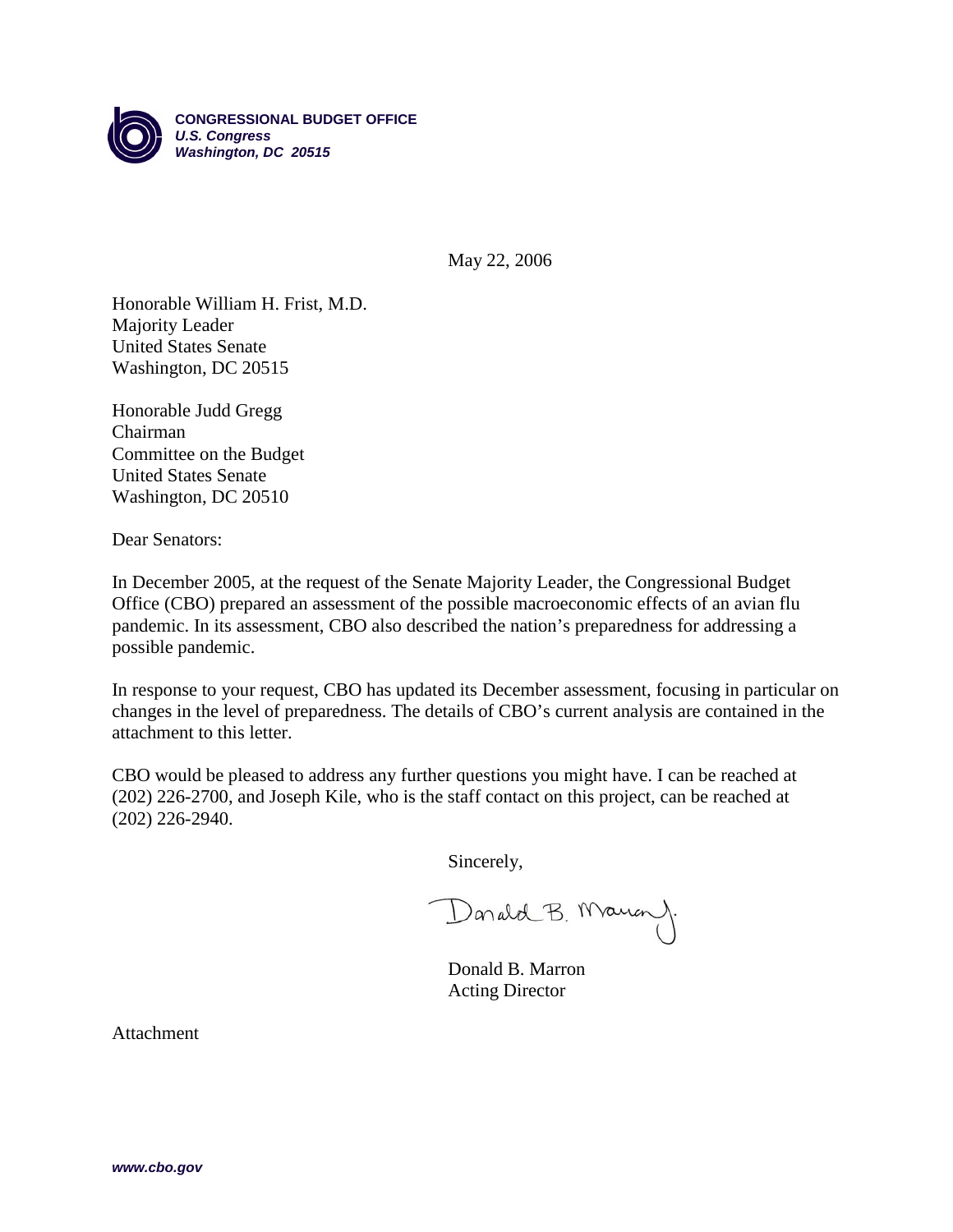Honorable William H. Frist and Honorable Judd Gregg Page 2

cc: Honorable Kent Conrad Ranking Minority Member Committee on the Budget

> Honorable Harry Reid Minority Leader United States Senate

Honorable J. Dennis Hastert Speaker U.S. House of Representatives

Honorable Nancy Pelosi Minority Leader U.S. House of Representatives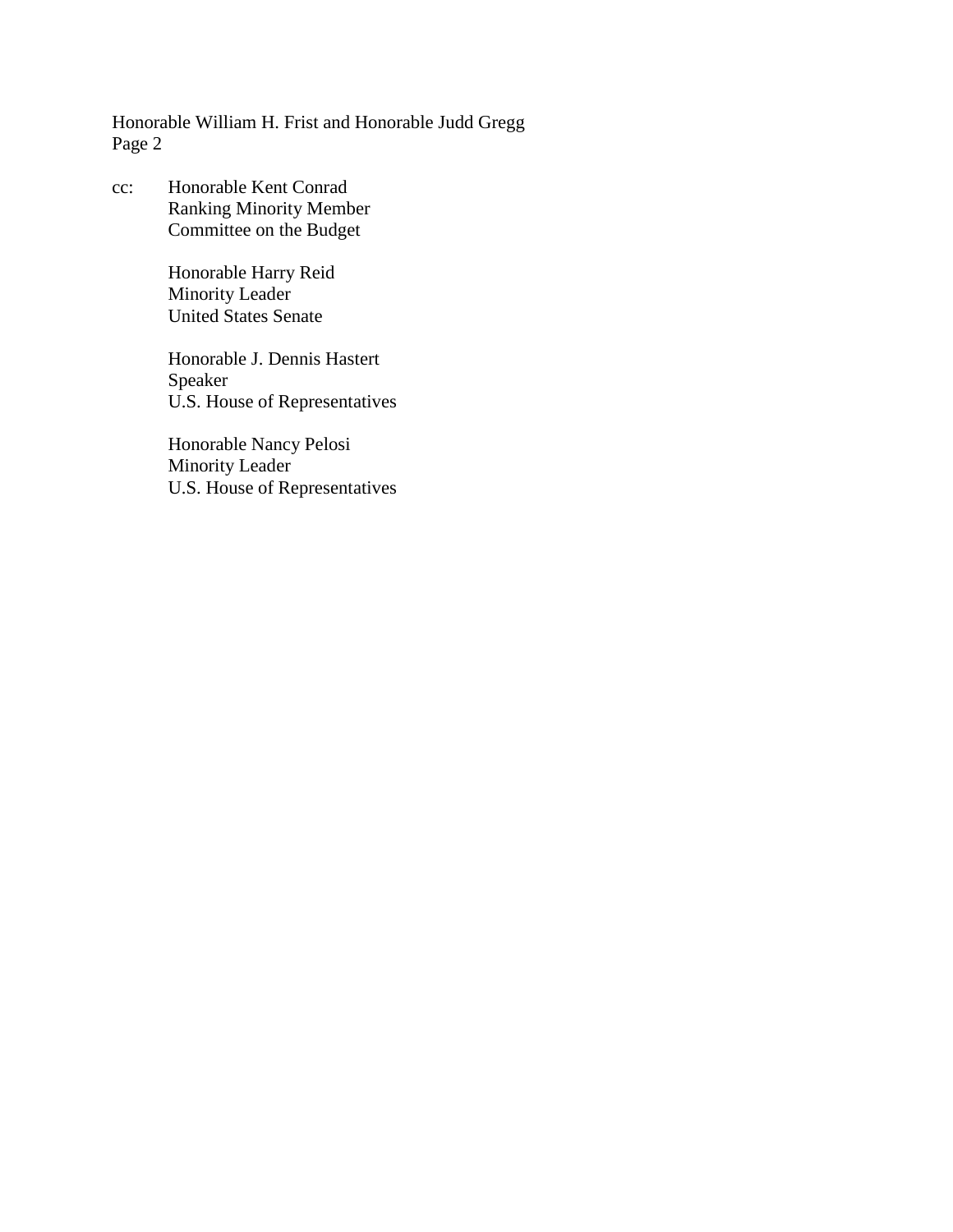# **A Potential Influenza Pandemic: An Update on Possible Macroeconomic Effects and Policy Issues**

May 22, 2006

The Congress of the United States ■ Congressional Budget Office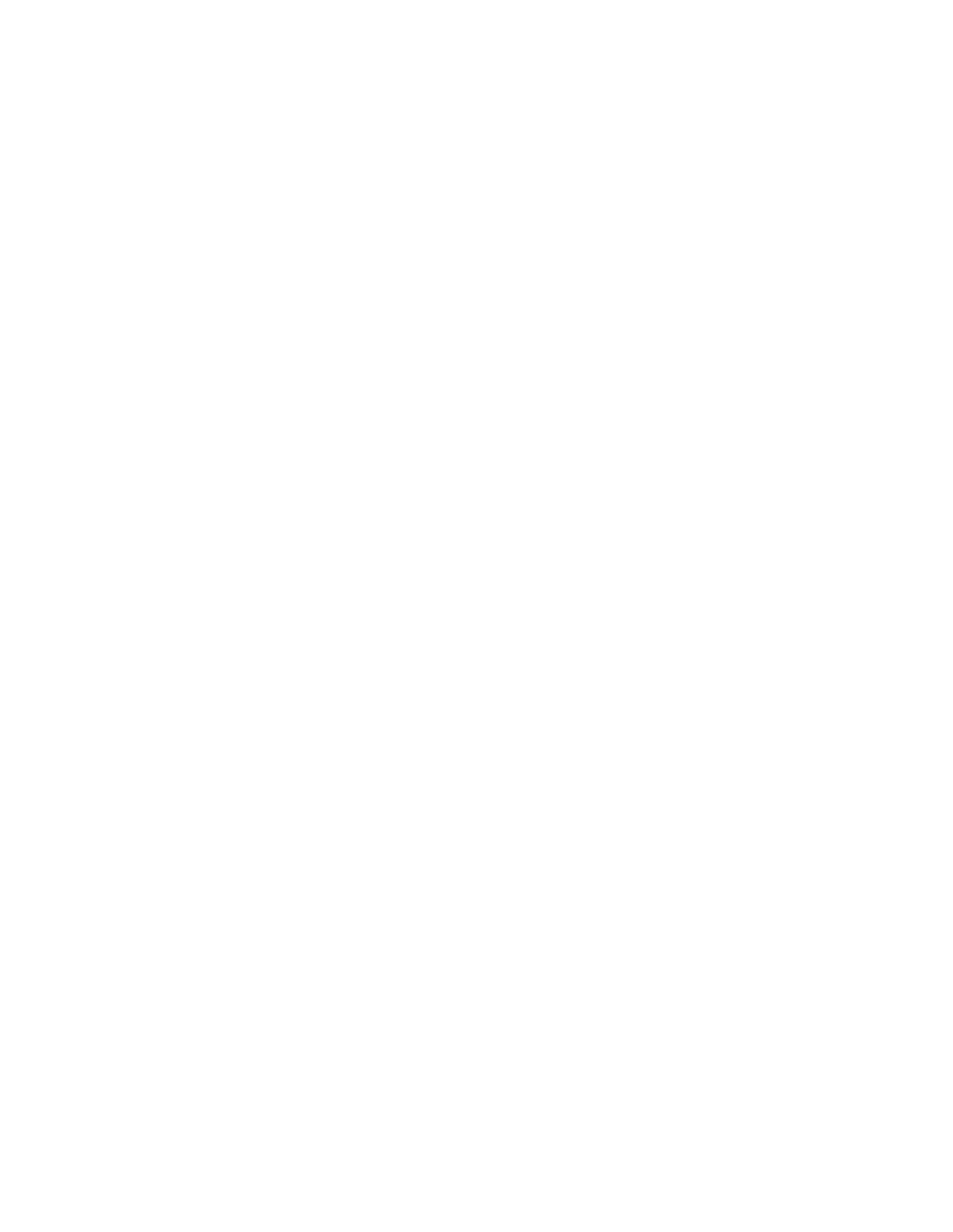In December 2005, at the request of the Senate Majority Leader, the Congressional Budget Office (CBO) prepared an assessment of the possible macroeconomic effects of an avian flu pandemic.<sup>1</sup> In its assessment, CBO also described the nation's preparedness for a pandemic and options for increasing preparedness. At the request of the Majority Leader and the Chairman of the Senate Budget Committee, CBO has undertaken this update to its earlier work, focusing on changes in the budgetary and economic aspects of the nation's preparedness.

Although a pandemic could be caused by any of several influenza strains, scientists are particularly worried about H5N1, a strain that has caused repeated epidemics with high mortality among poultry in Asia; has spread from Southeast Asia to flocks in Central Asia, Europe, and Africa; and has made the jump from birds to humans, causing the deaths of over 120 people. Infectious diseases are unpredictable, so it is impossible to say for sure whether a new pandemic will arise; whether it will involve the H5N1 virus; and, if it does, when it will happen and whether it will be mild or severe. The H5N1 virus could mutate in a way that causes a severe pandemic next year or a mild epidemic in a decade or two. Or it could evolve in a way that renders it harmless. Or a pandemic could arise from an entirely different virus subtype.

Since CBO's earlier assessment in December 2005, a number of developments have occurred:

- Several studies of the macroeconomic impact of an influenza pandemic have been released, providing estimates that span a wide range and thereby highlight the considerable uncertainty involved. In December, CBO estimated that a severe influenza pandemic (similar to the one that began in 1918) might cause a decline in U.S. gross domestic product (GDP) of about 5 percent and that a milder pandemic (similar to those that occurred in 1957 and 1968) might reduce GDP by about 1.5 percent, relative to what would have happened otherwise. One recent study, notable in that it analyzes economic data from past pandemics, suggests that the impact of a 1918-style pandemic would be milder than what CBO and others have estimated.
- The Congress provided \$3.8 billion in funding for pandemic influenza preparedness for fiscal year 2006 through an emergency supplemental appropriation added to the defense appropriation bill in December 2005. Of that amount, \$3.3 billion was provided to the Department of Health and Human Services (HHS). For the most part, those funds have been allocated in line with the Administration's request, although more than the amounts

<sup>1.</sup> See Congressional Budget Office, *A Potential Influenza Pandemic: Possible Macroeconomic Effects and Policy Issues* (December 8, 2005).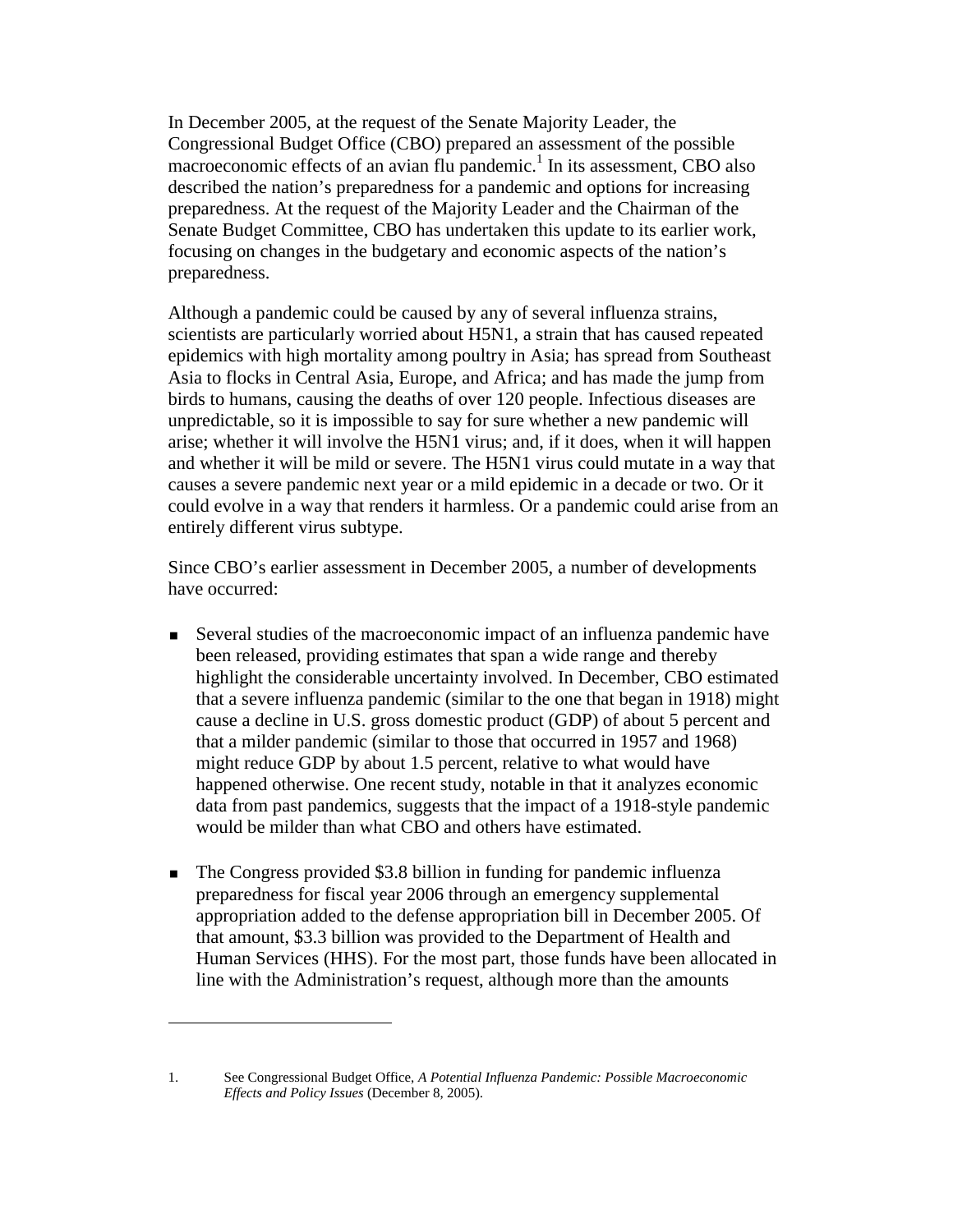requested have been provided to state and local governments to plan their responses to an outbreak of a pandemic influenza. The Congress has not yet made decisions about an additional \$3.5 billion requested by the Administration for 2007 and 2008.

- The Administration's policy continues to emphasize efforts to produce enough vaccine within six months of a pandemic outbreak to inoculate the entire U.S. population. By May 2006, HHS had taken the first steps to meet that goal by 2011 by contracting with six vaccine manufacturers to plan and develop new production capability.
- The Administration's *National Strategy for Pandemic Influenza: Implementation Plan*, issued in May 2006, reaffirms plans to stockpile vaccines sufficient to inoculate 20 million people against pandemic influenza.<sup>2</sup> At the current time, 4 million courses of H5N1 prepandemic vaccines have been ordered. Preparedness activities also include steps to increase the domestic production capacity of vaccines, increase the availability of antiviral and other drugs, and improve the response of state and local governments and the health system.
- The Public Readiness and Emergency Preparedness Act, enacted in December 2005, provides broad liability protection for manufacturers and others with regard to products to combat pandemic influenza and extends those protections to other medical countermeasures.

## **Macroeconomic Effects**

In December, CBO estimated that a severe influenza pandemic (similar to the one that began in 1918) might cause a decline in U.S. GDP of about 5 percent and that a milder pandemic (similar to those that occurred in 1957 and 1968) might reduce GDP by about 1.5 percent, in comparison to what it would have been in the absence of a pandemic. In each case, economic activity would probably snap back once the pandemic ended, as consumers increased spending and businesses increased production to meet pent-up demand.

Several estimates of the macroeconomic impact of an influenza pandemic have been released since CBO's assessment was published. Some find effects that are larger than CBO's. For example, a study by Steven Kennedy, Jim Thompson, and Petar Vujanovic estimates that a pandemic with total mortality of roughly onethird of what occurred in 1918 would reduce Australian GDP by nearly 6 percent,

<sup>2.</sup> Homeland Security Council, *National Strategy for Pandemic Influenza: Implementation Plan* (May 2006).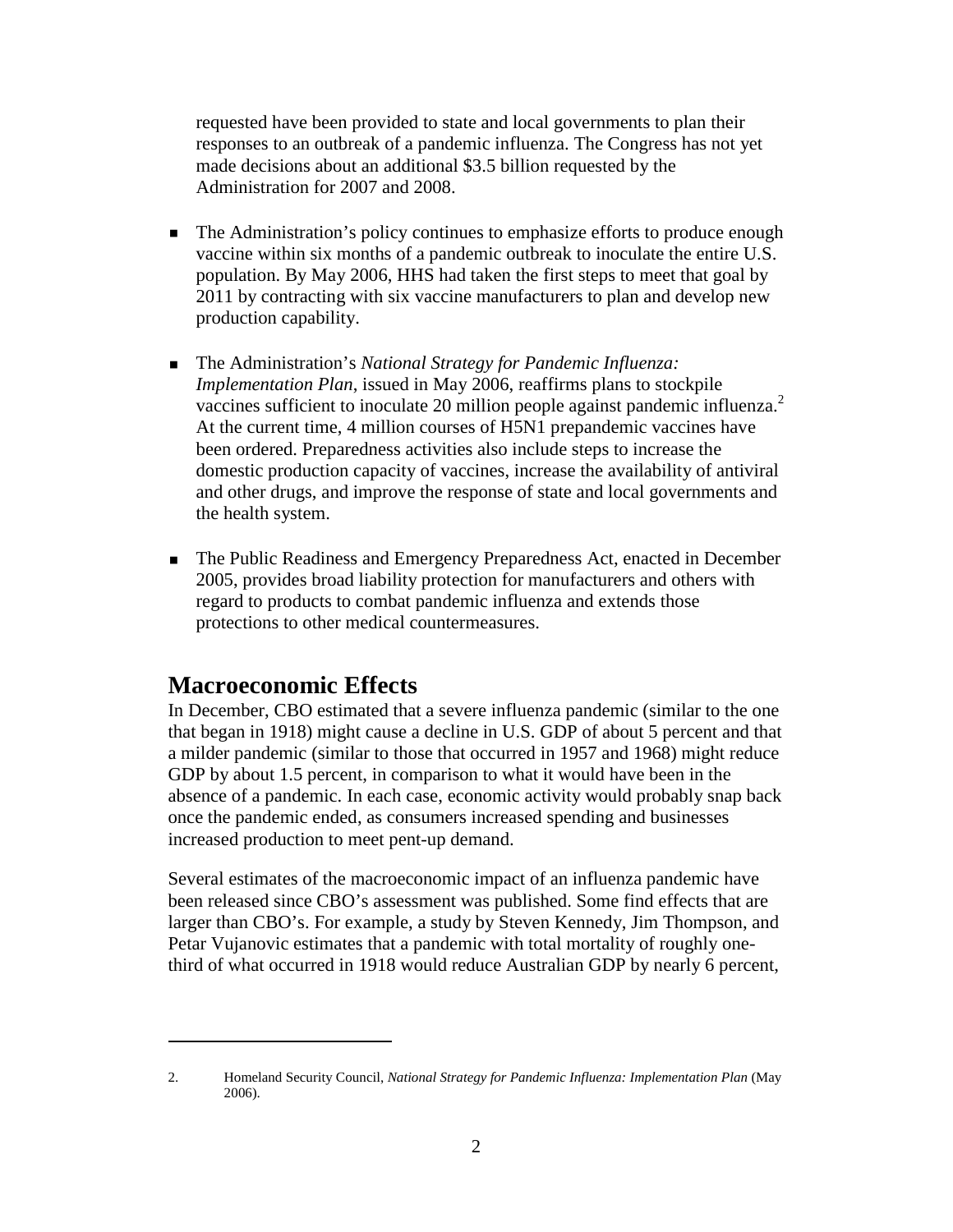relative to a base case without a pandemic.<sup>3</sup> Moreover, some medical experts, stressing the uncertainty about the exact characteristics of the potential virus, suggest that the worst-case scenario could be much worse than the severe scenario that CBO considered, especially if the H5N1 virus acquires the ability to spread efficiently among humans without losing its extreme virulence.

Other studies estimate effects on the economy that are roughly the same size as CBO's. For example, Warwick McKibbon and Alexandra Sidorenko, using an econometric model of the world economy, estimate that a severe influenza pandemic might reduce GDP in the United States by 5.5 percent, relative to a base case without a pandemic.<sup>4</sup> Another study, by Sherry Cooper of the investment firm BMO Nesbitt-Burns, adopted CBO's estimate of the impact under a severe scenario but boosted it to account for greater disruption in international trade (and the resulting effect on global supply chains), which resulted in an estimate of a 6 percent decline in GDP.<sup>5</sup>

One recent study, however, estimates effects that are much milder than those reported by CBO and the others. Steven James and Timothy Sargent estimate that a severe pandemic, with mortality similar to that seen in 1918, would reduce Canadian GDP by an amount that ranged from 0.3 percent to 1.1 percent in the year of the pandemic.<sup>6</sup> The authors note that those effects would be typical of other advanced economies, such as that of the United States.

The James-Sargent study is notable for its use of economic data from the three 20th century pandemics and the SARS (severe acute respiratory syndrome) episode in 2003. For example, on the basis of monthly data on industrial production in the United States, the authors estimate that real GDP declined by roughly 0.5 percent during 1918 as a result of the pandemic. In addition, though retail sales declined during the month of the pandemic, that decline was not unusual given the normal monthly variation in the data series. The authors found no evidence that international trade flows were disrupted or that financial markets were affected. Moreover, information gleaned from other sources reveal only mild

4. See Warwick McKibbin and Alexandra Sidorenko, *Global Consequences of Pandemic Influenza*, (Washington, D.C.: Brookings Institution, Lowy Institute for International Policy, February 2006).

<sup>3.</sup> See Steven Kennedy, Jim Thompson, and Petar Vujanovic, *A Primer on the Macroeconomic Effects of an Influenza Pandemic*, Working Paper 2006-01 (Parkes, Australia: Treasury of Australia, February 2006). Similarly, a study by the New Zealand Treasury estimated that a severe pandemic would reduce GDP in New Zealand by between 5 percent and 10 percent in the year that it occurred. See James Douglas, Kam Szeto, and Bob Buckle, *Impacts of a Potential Influenza Pandemic on New Zealand's Macroeconomy*, Policy Perspectives Paper 06/03 (Wellington: New Zealand Treasury, March 2006).

<sup>5.</sup> See Sherry Cooper, *The Avian Flu Crisis: An Economic Update* (BMO Nesbitt-Burns, March 13, 2006).

<sup>6.</sup> See Steven James and Timothy Sargent, "The Economic Impact of an Influenza Pandemic" (mimeo, Department of Finance—Canada, May 9, 2006).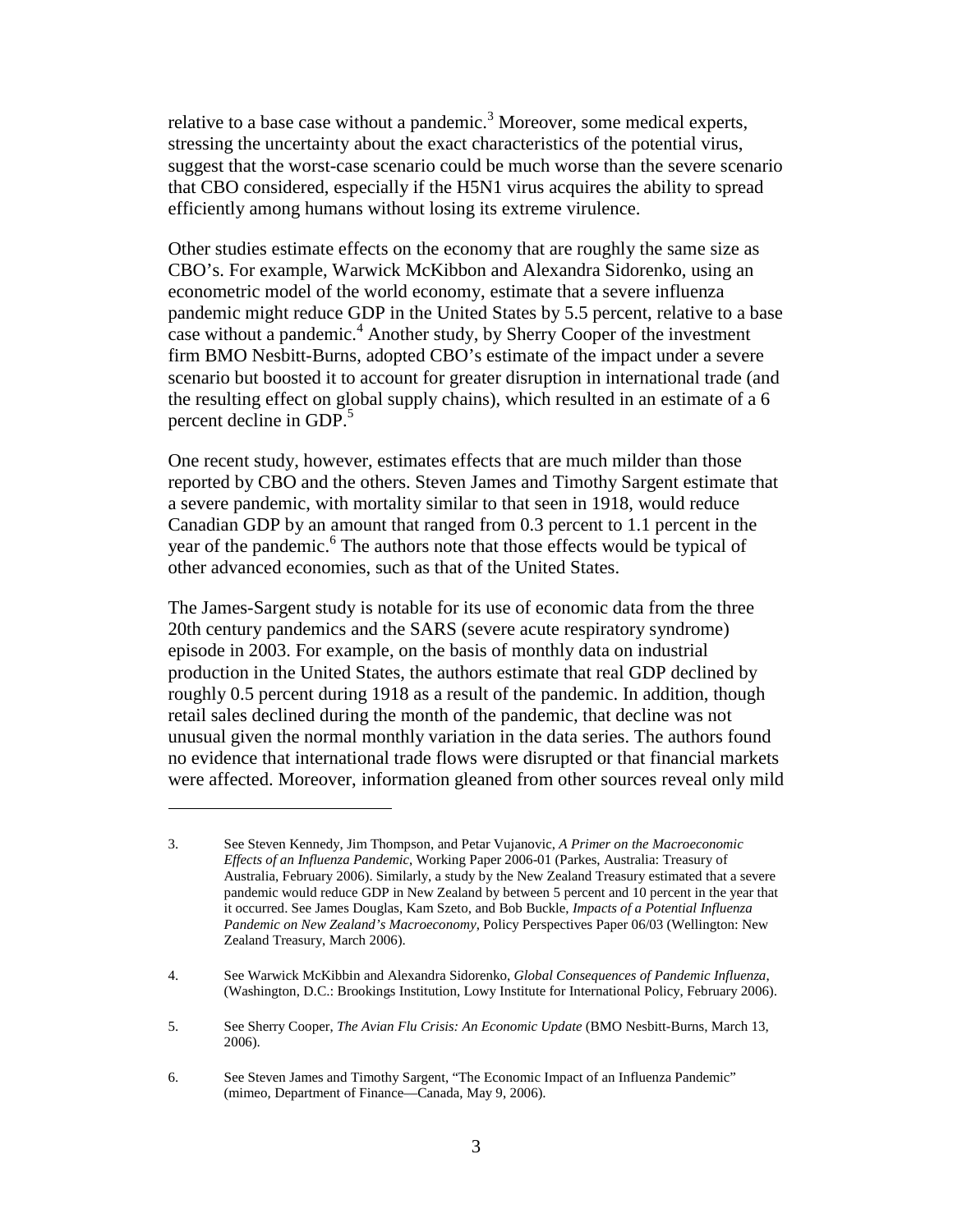effects on such indicators as the number of passenger miles traveled on railroads and the number of trips taken on New York City subways and streetcars as a result of the pandemic. The authors conclude that the 1918 pandemic caused a mild reduction in supply due to illness and a very small reduction in demand and that the economic effects of the 1957 and 1968 pandemics were even smaller.

James and Sargent also conclude that the SARS outbreak did not cause a significant disruption in supply in the affected areas (primarily Hong Kong, Singapore, and Toronto). Economic activity slipped, but that was largely because of a temporary reduction in international travel to the affected areas, along with a decline in the lodging and restaurant industries. The authors found little evidence of wider impacts on retail sales, shipping tonnage, or airfreight—leading them to conclude that supply chains were largely unaffected.

### **Preparedness Policy**

Current policy and options to mitigate the human and economic costs of an avian flu pandemic continue to evolve in three critical areas: developing vaccines and vaccine production capacity, developing treatments with antiviral drugs and other medications that would play a key role in reducing the impacts of a pandemic, and preparing state and local government and public health responses to the problems presented by an outbreak (see Table 1).

- As part of its plan, the Department of Health and Human Services is taking steps for sufficient capacity to exist by 2011 to produce vaccine for the entire U.S. population within six months of an outbreak.
- Clinical trials are being conducted to see if the industry's limited capability to produce vaccine in the next several years can be stretched by "dose-sparing" techniques. Information from those trials is expected to be available by late 2006 or early 2007.
- Since December 2005, plans have been put in effect to expand federal and state stockpiles of antiviral drugs. Manufacturers have taken the first steps toward increasing their capacity. If all goes as planned, the national supply of antiviral drugs should be about 80 million doses by the end of 2008. Public health officials are also looking to other existing medicines that might be effective in treating people who are sick with the flu—for example, statins and other drugs that address the inflammatory symptoms that accompany an influenza infection.
- The national response to a pandemic influenza would rely on state and local governments and the private sector as well as the federal government. For 2006, the Congress appropriated \$680 million to improve response, including funding for state and local planning, state purchases of antiviral drugs for stockpiles, and purchases of medical supplies.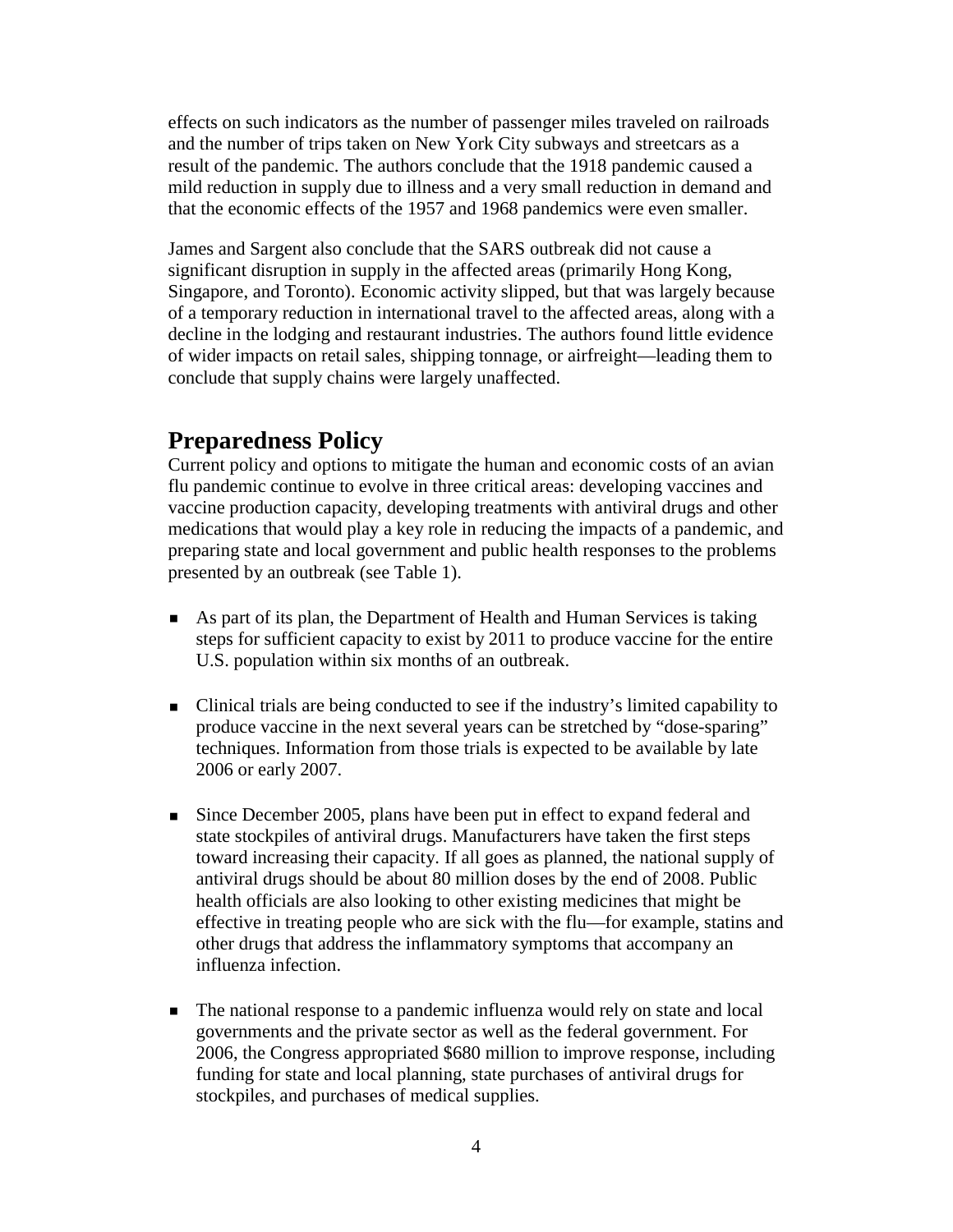**Table 1.**

## **Supplemental Appropriations for the Department of Health and Human Services for Preparedness Against Pandemic Influenza, Fiscal Year 2006**

| (Millions of dollars)                  | <b>Budget Authority</b> |  |
|----------------------------------------|-------------------------|--|
| Vaccines                               |                         |  |
| H5N1 prepandemic vaccine stockpile     | 80                      |  |
| Egg-based vaccines                     | 531                     |  |
| Cell-based vaccines                    | 1,004                   |  |
| Dose-sparing vaccines                  | 150                     |  |
| Other                                  | 16                      |  |
| <b>Subtotal</b>                        | 1,781                   |  |
| <b>Antiviral Drugs</b>                 |                         |  |
| Federal stockpile                      | 361                     |  |
| State stockpiles                       | 170                     |  |
| Development                            | 200                     |  |
| <b>Subtotal</b>                        | 731                     |  |
| <b>State and Local Preparedness</b>    | 350                     |  |
| <b>Medical Supplies</b>                | 162                     |  |
| Other Domestic Activities <sup>a</sup> | 133                     |  |
| Communications                         | 38                      |  |
| International Activities <sup>b</sup>  | 125                     |  |
| <b>Total</b>                           | 3,320                   |  |

Source: Congressional Budget Office based on Department of Health and Human Services, *Pandemic Planning Update: A Report from Secretary Michael O. Leavitt* (March 13, 2006), p. 2.

a. Includes activities related to surveillance, quarantine, lab capacity, and rapid tests.

b. Includes activities related to international preparedness, surveillance, and response.

#### **Vaccine Supply**

One challenge in providing vaccine for a pandemic is that the production of a vaccine specifically matched to the pandemic strain requires a sample of that strain itself. Therefore, production could begin only after the outbreak. With current egg-based technology, a pandemic vaccine would require at least six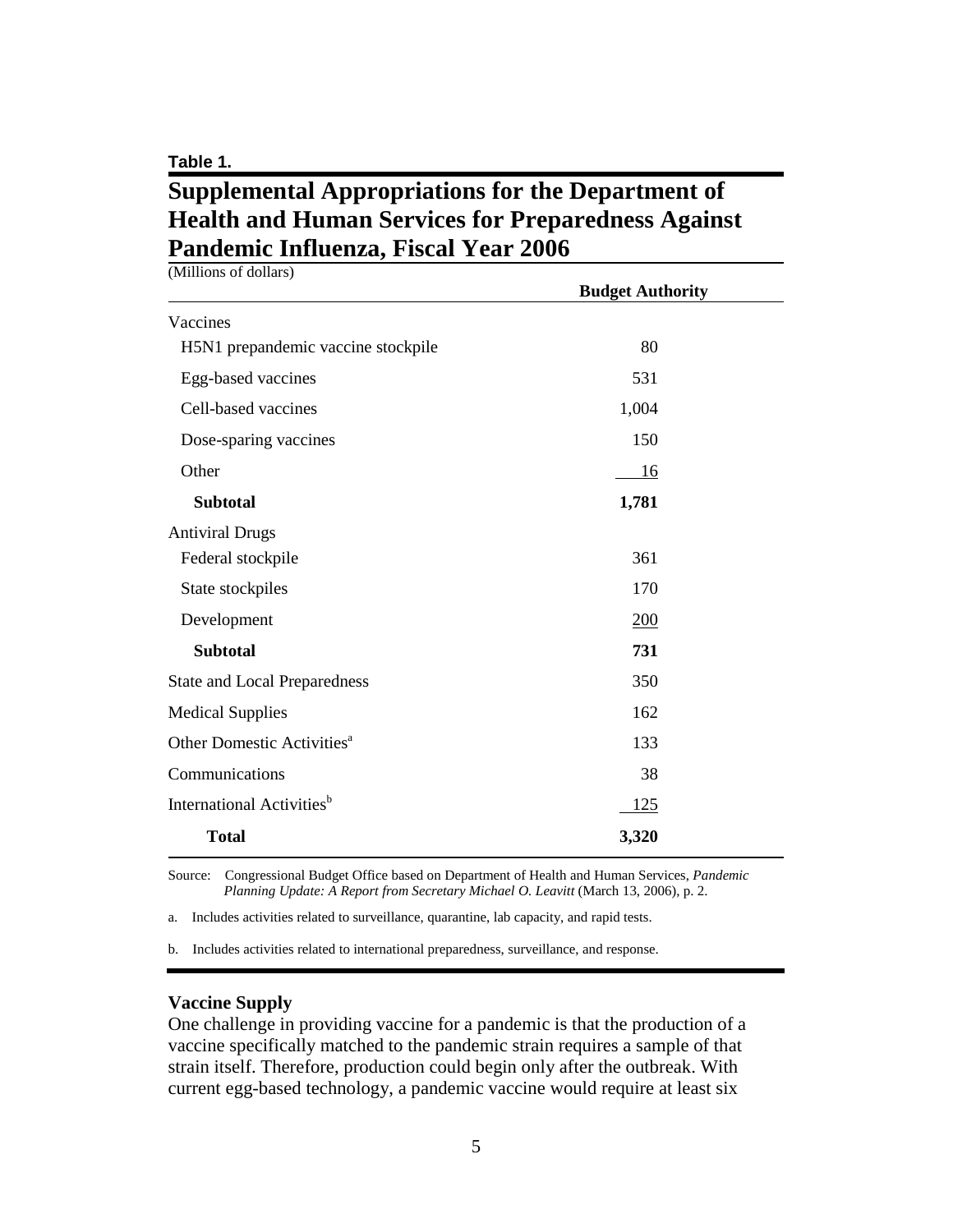months to produce. Current domestic production capacity might provide enough pandemic vaccine for only about 3 percent of the population.<sup>7</sup>

**Production Lag.** The Administration's implementation plan directs HHS to "establish and maintain stockpiles of prepandemic vaccines adequate to immunize 20 million persons against influenza strains that present a pandemic threat, as soon as possible within the constraints of industrial capacity."<sup>8</sup> The vaccine produced before a pandemic would not be a perfect match with the strain of virus causing the outbreak, but the hope is that it would offer at least some protection for first responders, at-risk populations, and military personnel before a vaccine specific to the pandemic could be produced. Furthermore, producing prepandemic vaccines increases manufacturers' experience in producing vaccines with potential against a pandemic. Clinical trials are under way now to determine how much cross-protection an H5N1 vaccine based on one strain will provide against different H5N1 strains, with results expected at the end of 2006.

HHS has awarded about \$240 million in contracts to two manufactures, Sanofi Pasteur and Chiron, to produce nearly 8 million doses of H5N1 prepandemic vaccine for strategic stockpiling.<sup>9</sup> About \$80 million of the funds are from the \$3.3 billion appropriated to HHS for 2006. Recently published results of clinical trials indicate that a person will require two doses of that vaccine to induce an effective immune response against the H5N1 virus.<sup>10</sup> The initial stockpile would thus be sufficient to fully vaccinate about 4 million individuals. But some experts argue that to provide the greatest protection for a population, giving a lower dose to each person may be better in order to vaccinate more people.<sup>11</sup>

The vaccine counted in the Strategic National Stockpile is stored in bulk form by the companies that produced it until the government requests that it be formulated (the vaccine is stored at Sanofi Pasteur's facility in Swiftwater, Pennsylvania, and Chiron's facility in Liverpool, England). The rate of stockpiling will be slow,

<sup>7.</sup> The estimate assumes that each person requires two doses of 90 micrograms of antigen (the raw material from which vaccines are made) and that yields for a pandemic strain are 20 percent to 50 percent lower than yields for seasonal strains. See Congressional Budget Office, *A Potential Influenza Pandemic*, pp. 22-23.

<sup>8.</sup> See Homeland Security Council, *National Strategy*, p. 120.

<sup>9.</sup> A dose is 90 micrograms of antigen, and a treatment course is two doses per person. See Department of Health and Human Services, *Pandemic Planning Update: A Report from Secretary Michael O. Leavitt* (March 13, 2006), p. 5.

<sup>10.</sup> See John J. Treanor and others, "Safety and Immunogenicity of an Inactivated Subviron Influenza A (H5N1) Vaccine," *New England Journal of Medicine*, vol. 354, no. 13 (2006), pp. 1343-1351.

<sup>11.</sup> See David S. Fedson, "The Global Pandemic Vaccine Challenge" (presentation at the WHO Consultation for the Development of a Global Action Plan for Increasing Pandemic Vaccine Supply, May 2 and 3, 2006), to be posted at www.who.int/csr/disease/influenza/ vaccinesconsult2006/en/index.html.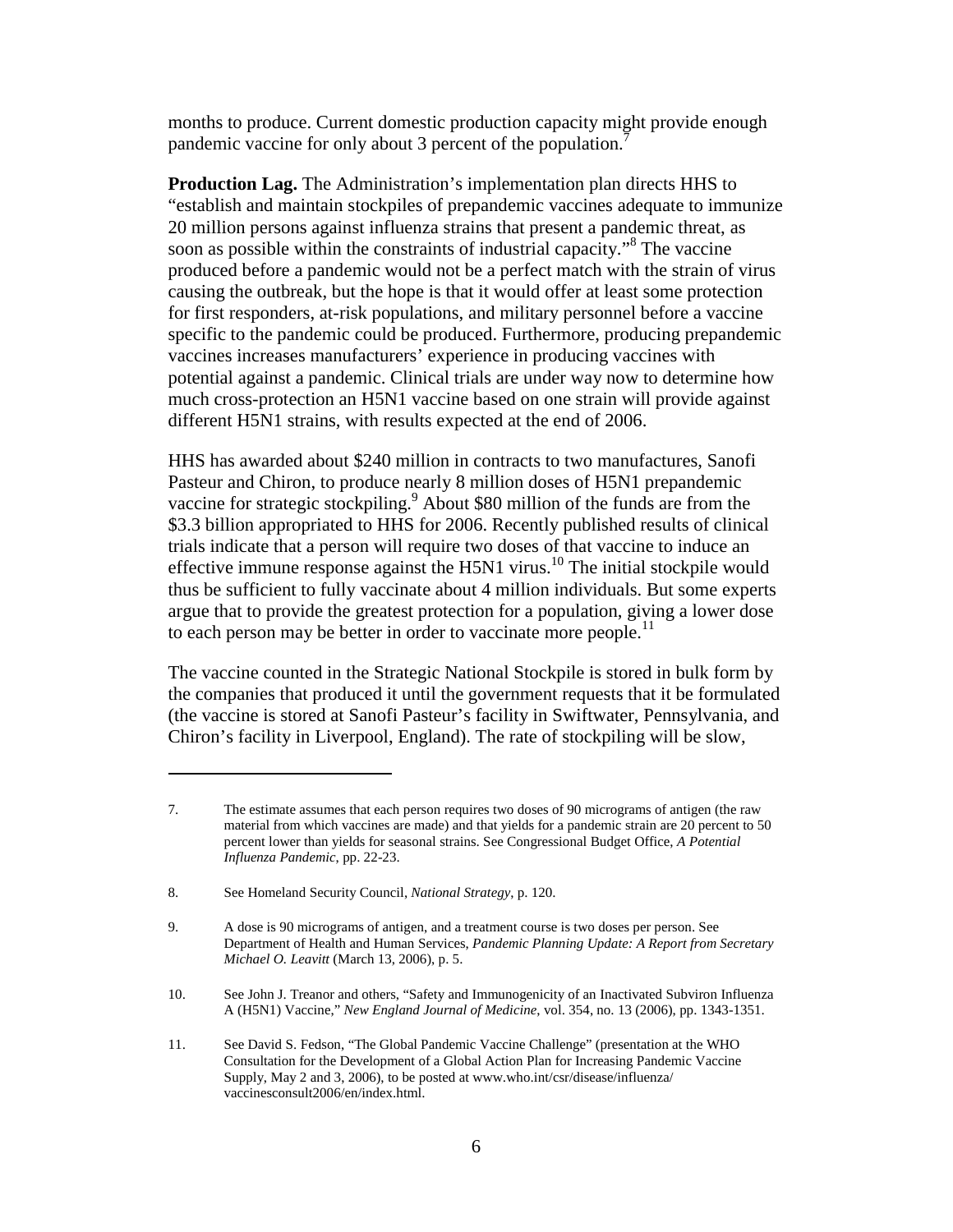however, because the companies can produce prepandemic vaccines only in the "off-season" (that is, the time of the year when they are not producing vaccine for seasonal influenza). Moreover, the vaccine stockpile will have to be restocked because the shelf life for influenza vaccine stored in bulk is about 12 to 18 months. As the vaccine approaches the end of its shelf life, it could be destroyed. Alternatively, it could be used to vaccinate volunteers under the Food and Drug Administration's (FDA's) Investigational New Drug provisions, even though a pandemic outbreak has not yet occurred.<sup>12</sup> However, as discussed in CBO's December 2005 assessment, the experience with the swine flu in 1976 suggests that such a mass immunization campaign for a potential pandemic is an enterprise not without challenges and risks. $13$ 

**Capacity Limitation.** The Administration's implementation plan directs HHS to work with the pharmaceutical industry toward the goal of developing, within 60 months, domestic production capacity sufficient to provide vaccine for the entire U.S. population within six months of a pandemic outbreak.<sup>14</sup> According to the Secretary of Health and Human Services, 20 percent of the production capacity would come from traditional egg-based vaccine manufacturing facilities and 80 percent would come from new cell-based vaccine manufacturing facilities.<sup>15</sup>

*Egg-Based Vaccine Production.* Domestic production capacity of egg-based vaccine would have to increase sevenfold from the current level in order to produce an H5N1 vaccine for 20 percent of the U.S. population. Sanofi Pasteur (which recently broke ground on a new facility in Swiftwater, Pennsylvania) anticipates doubling the current domestic capacity for seasonal influenza vaccine, from 60 million doses to 120 million doses, by the 2009 influenza season.<sup>16</sup> However, the company's current domestic production capacity for H5N1 vaccine is only about 8 million to 10 million courses (or 16 million to 20 million doses) in a six month period, because much more H5N1 vaccine is needed per dose and because yield for the H5N1 strain is 20 percent to 50 percent lower than it is for seasonal flu strains.<sup>17</sup> Therefore, doubling Sanofi Pasteur's current capacity would

<sup>12.</sup> Those provisions include strict requirements for inventory control, recordkeeping, and informed consent. See Sarah Lister, *Pandemic Influenza: Domestic Preparedness Efforts*, CRS Report for Congress RL33145 (Congressional Research Service, November 10, 2005), p. 27.

<sup>13.</sup> See Congressional Budget Office, *A Potential Influenza Pandemic*, p. 26.

<sup>14.</sup> See Homeland Security Council, *National Strategy*, p. 120.

<sup>15.</sup> Statement of Michael O. Leavitt, Secretary of Health and Human Services, *Pandemic Influenza*, before the Subcommittee on Labor, Health and Human Services, and Education, Senate Committee on Appropriations (November 2, 2005), available at http://appropriations.senate.gov/hearmarkups/ Leavitt.htm.

<sup>16.</sup> E-mail correspondence with Sanofi Pasteur, November 11, 2005.

<sup>17.</sup> See Congressional Budget Office, *A Potential Influenza Pandemic*, pp. 22 and 23; and "Vaccines: HHS's Role," *National Journal* (April 1, 2006), p. 34.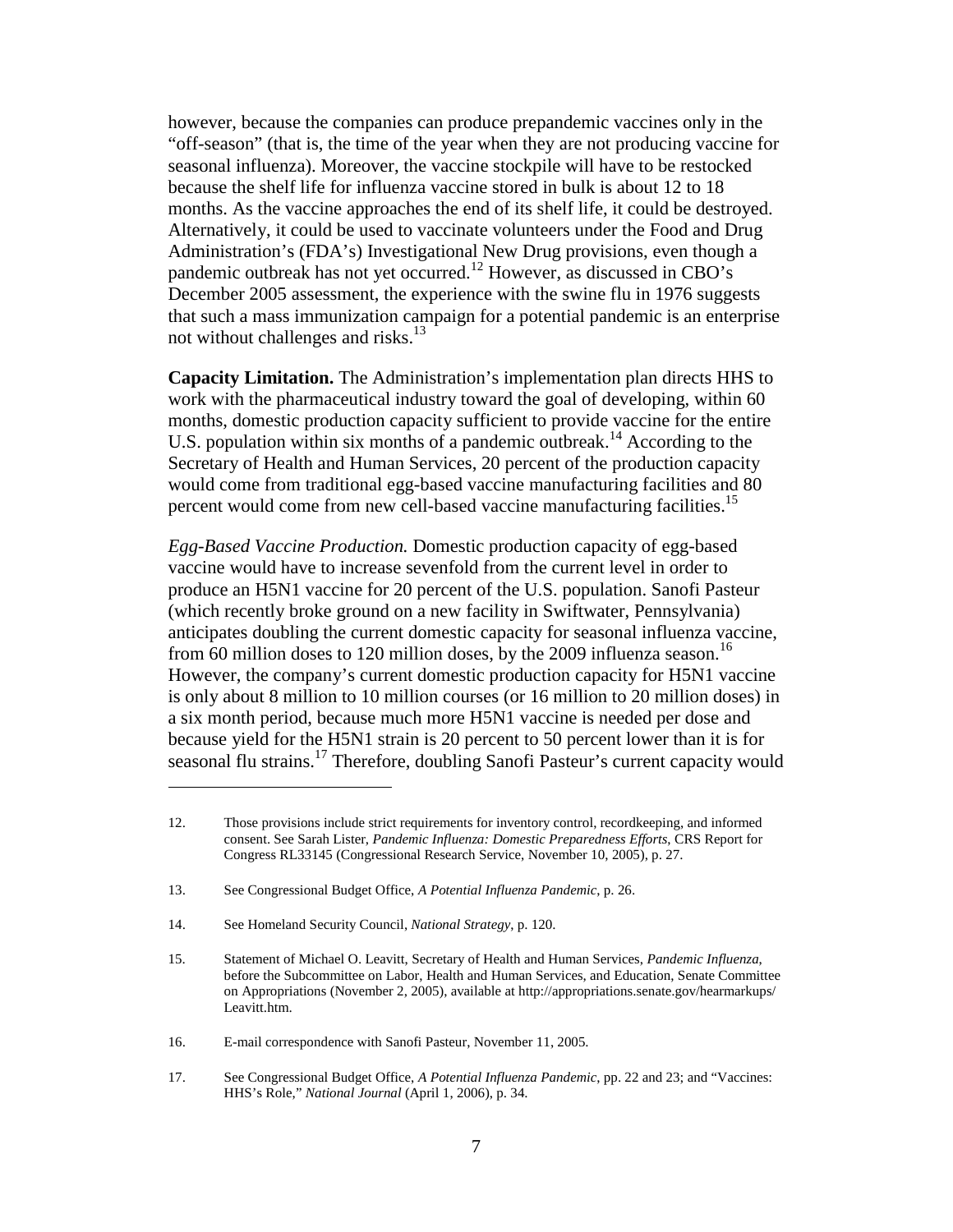provide only about 16 million to 20 million courses (or 32 million to 40 million doses) of H5N1 vaccine, enough for only 5 percent to 7 percent of the U.S. population.18

HHS plans to spend \$531 million of its 2006 funding on the development of new manufacturing facilities for egg-based vaccine and the expansion of existing facilities. The department expects to issue requests for proposals soon.

*Cell-Based Vaccine Production.* As part of an effort to develop domestic production capacity of cell-based vaccine sufficient to cover 80 percent of the U.S. population, HHS has awarded contracts totaling about \$1.1 billion over five years to six companies.<sup>19</sup> In addition to facilitating development leading to licensing by FDA, the contracts include commitments to U.S. manufacturing facilities and may be used to scale up development and to design manufacturing facilities but not to construct them. Most of those funds come from the \$3.3 billion that the Congress appropriated to HHS for 2006 for influenza preparedness. The remaining funds were awarded in March 2005 from previous appropriations.

Some observers estimate that a facility to manufacture cell-based flu vaccine would require four years to build and qualify for FDA approval.<sup>20</sup> That estimate is for the design and construction of the plant alone. Because the contracts to develop cell-based influenza vaccines have just been signed, several years of development and clinical trials will probably be required before ground is broken. HHS believes that timeline can be expedited by performing many steps in parallel. The department expects that, with the current awards and private funds, at least some of the six companies will prove successful in accelerating the

<sup>18.</sup> Since September 2004, HHS has also had a contract with Sanofi Pasteur (for \$41 million through 2008) to ensure a year-round supply of eggs and other essential vaccine production supplies. Before 2004, flocks were killed at the end of the flu season. The contract would make producing a pandemic influenza vaccine in the off-season possible if an outbreak were to occur. Under the contract, Sanofi Pasteur also supplies investigational lots of pandemic influenza vaccine for clinical study. See Sanofi Pasteur, "Aventis and U.S. Department of Health and Human Services Enter into Third Pandemic Influenza Vaccine Agreement" (press release, November 9, 2004).

<sup>19.</sup> The first contract, for \$97 million, was awarded in March 2005 to Sanofi Pasteur. The other five, totaling about \$1 billion, were awarded in May 2006 and went to GlaxoSmithKline (\$274.75 million), MedImmune (\$169.46 million), Novartis Vaccines and Diagnostics (\$220.15 million), DynPort Vaccine (\$40.97 million), and Solvay Pharmaceuticals (\$298.59 million). See Department of Health and Human Services, "HHS Awards Contracts Totaling More Than \$1 Billion to Develop Cell-Based Influenza Vaccine" (press release, May 4, 2006), available at www.hhs.gov/news/ press/2006press/20060504.html), and "HHS Awards \$97 Million Contract to Develop Cell Culture-Based Influenza Vaccine" (press release, April 1, 2005), available at www.hhs.gov/news/press/ 2005pres/20050401.html.

<sup>20.</sup> See Etienne Malhaize, GlaxoSmithKline, "Cell Culture Based Vaccine Production: Engineering Bottlenecks" (presentation at the National Academy of Engineering/Institute of Medicine meeting "Vaccine Production: Potential Engineering Approaches to a Pandemic," Cleveland, Ohio, April 10 and 11, 2006), available at www.vaccine2006.org/program.html.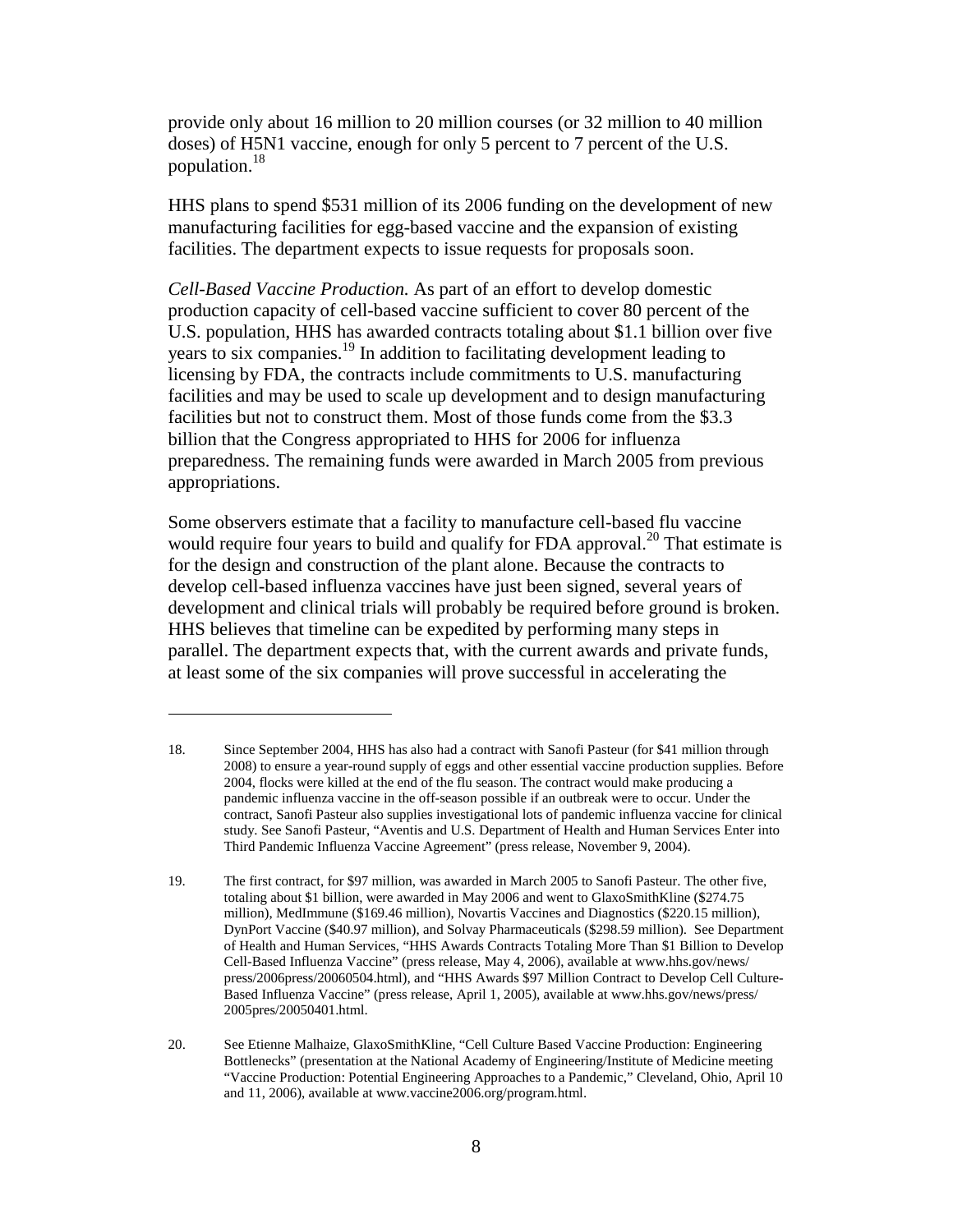development of their cell-based influenza vaccines. Presumably, for the companies that are successful in the first round, HHS plans additional awards from anticipated funding in 2007 and 2008—leading to enough cell-based vaccine production capacity to cover 80 percent of the population by 2011.

Other stakeholders have argued that the regulatory process to approve manufacturing methods that are not egg-based is long and involved and would require large clinical trials to demonstrate a vaccine's safety and efficacy.<sup>21</sup> The Administration's implementation plan notes "that certain issues must be addressed by extensive testing and characterization prior to the banking and use of mammalian cells for vaccine production."<sup>22</sup>

The Administration's motivation to shift from egg-based to cell-based production capacity results primarily from the fact that egg-based production capacity can not be scaled up in times of emergency, mostly because of its reliance on specially prepared and treated eggs. In fact, according to some estimates, the supply of eggs would have to increase from the roughly 100 million currently required to meet the U.S. demand for seasonal influenza vaccine to almost 2 billion to produce enough vaccine for the entire U.S. population during a pandemic.<sup>23</sup>

By contrast, cells can be frozen in advance and large numbers grown quickly. In addition, capacity can be increased in a modular fashion by adding fermenting equipment. Cell-based influenza vaccines would also provide an option for people who are allergic to eggs and therefore unable to receive the currently licensed vaccines. Some proponents of cell culture technology also argue that it provides security against the risks associated with egg-based production, such as the potential for the supply of eggs to be contaminated by various poultry-based diseases. However, others argue that cell lines can easily become contaminated by viruses or bacteria. The Administration's implementation plan notes that "cells may be at risk of contamination with various disease-causing organisms, . . . and there may be tumorigenicity concerns with cells that may be useful for high-yield manufacturing."<sup>24</sup>

**Alternative Vaccines and Production Technologies.** Production of a cell-based vaccine, although readily scalable, would still require about the same amount of

<sup>21.</sup> E-mail correspondence with Vical, May 12, 2006. Vical is a biopharmaceutical company working on a DNA (deoxyribonucleic acid) vaccine that could provide protection against all influenza viruses.

<sup>22.</sup> See Homeland Security Council, *National Strategy*, p. 105, footnote 16.

<sup>23.</sup> For requirements for seasonal influenza, see Michael Osterholm, "Preparing for the Next Pandemic," *New England Journal of Medicine*, vol. 352, no. 18 (2005), pp. 1839-1843; for requirements for pandemic influenza, see Department of Health and Human Services, "Vaccine Production in Cells," available at www.pandemicflu.gov/vaccine/vproductioncells.html.

<sup>24.</sup> See Homeland Security Council, *National Strategy*, p. 105, footnote 16.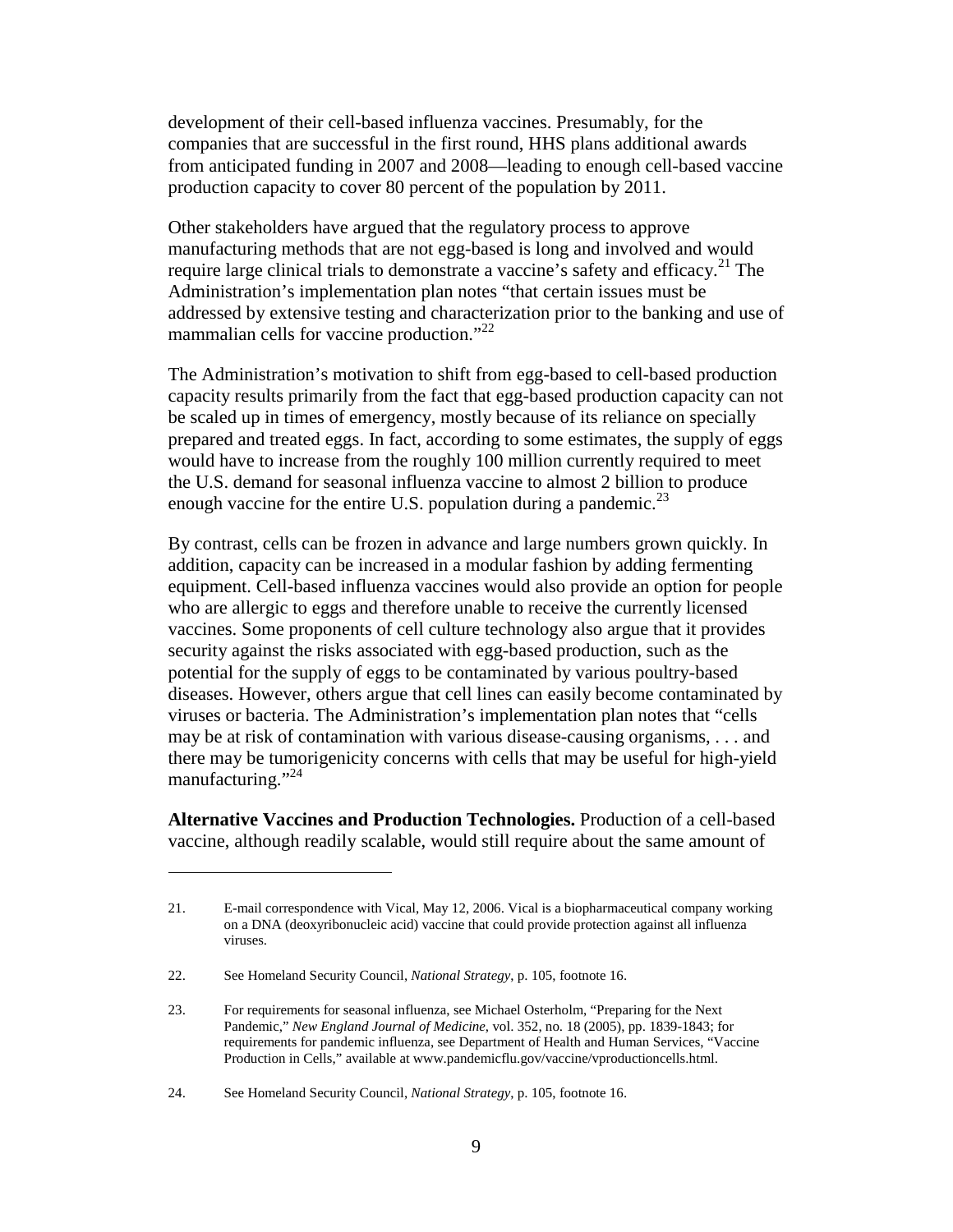time as that of an egg-based vaccine. Thus, although cell-based production addresses the capacity limitation, it does not address the production lag. Vaccines that confer immunity to a broader range of influenza strains and other novel vaccine technologies have the potential to increase the industry's capacity to produce sufficient quantities and to address the lag in production during a pandemic. If more people receive vaccines with broader powers of protection, then the need for a speedy production response may be lessened. Moreover, people vaccinated in previous years may retain some level of protection.

One vaccine delivered by nasal spray, rather than injection, may provide some immunity across influenza strains.<sup>25</sup> And because the production process is different, it may also offer the opportunity for large numbers of doses from much smaller numbers of eggs. Although the nasal vaccine for protection against seasonal influenza is already on the market, most alternative vaccines are still in clinical trials or even at the research stage. A recent survey of clinical trials of flu vaccines offering broader protection found seven such trials occurring in 2006 and  $2007.<sup>26</sup>$ 

Recombinant genetic techniques may also produce vaccines that can be manufactured in much greater quantities than those using egg- or cell-based production. Because such technologies are already widely used in industry, tapping into them could modernize the production of flu vaccines.<sup>27</sup> In HHS's first round of technology development contracts, none of the candidates using recombinant genetic techniques was awarded a contract, although some have other contracts for technology development or testing with other government agencies. However, HHS is preparing to issue requests for proposals to develop flu vaccines relying on recombinant genetic techniques, just as it did for cellbased technology.

**Ongoing Government Support.** The current level of market demand for the seasonal influenza vaccine is not sufficient to attract private investors to finance the development and design, construction, and ongoing operation of a domestic industry that can provide 300 million courses within six months of an outbreak. The federal funds currently appropriated will add to private investment in the development of new production technology and the design of new plants. The Administration's request for 2007, and its likely plans for 2008, would provide

<sup>25.</sup> The broadened immunity may come because the vaccine uses a weakened live virus, rather than component parts, as other seasonal flu vaccines do.

<sup>26.</sup> See Jocelyn Kaiser, "A One-Size-Fits-All Flu Vaccine?" *Science* (April 21, 2006).

<sup>27.</sup> See David Estell, Genencor International, "Adapting Industry Practice for Rapid Large Scale Manufacture of Pharmaceutical Proteins," and Lada Rasochova, "A Microbial Expression System as a Possible Route to Antigen Production for Use as Vaccines" (presentations at the National Academy of Engineering/Institute of Medicine meeting "Vaccine Production: Potential Engineering Approaches to a Pandemic," Cleveland, Ohio, April 10 and 11, 2006), available at www.vaccine2006.org/program.html.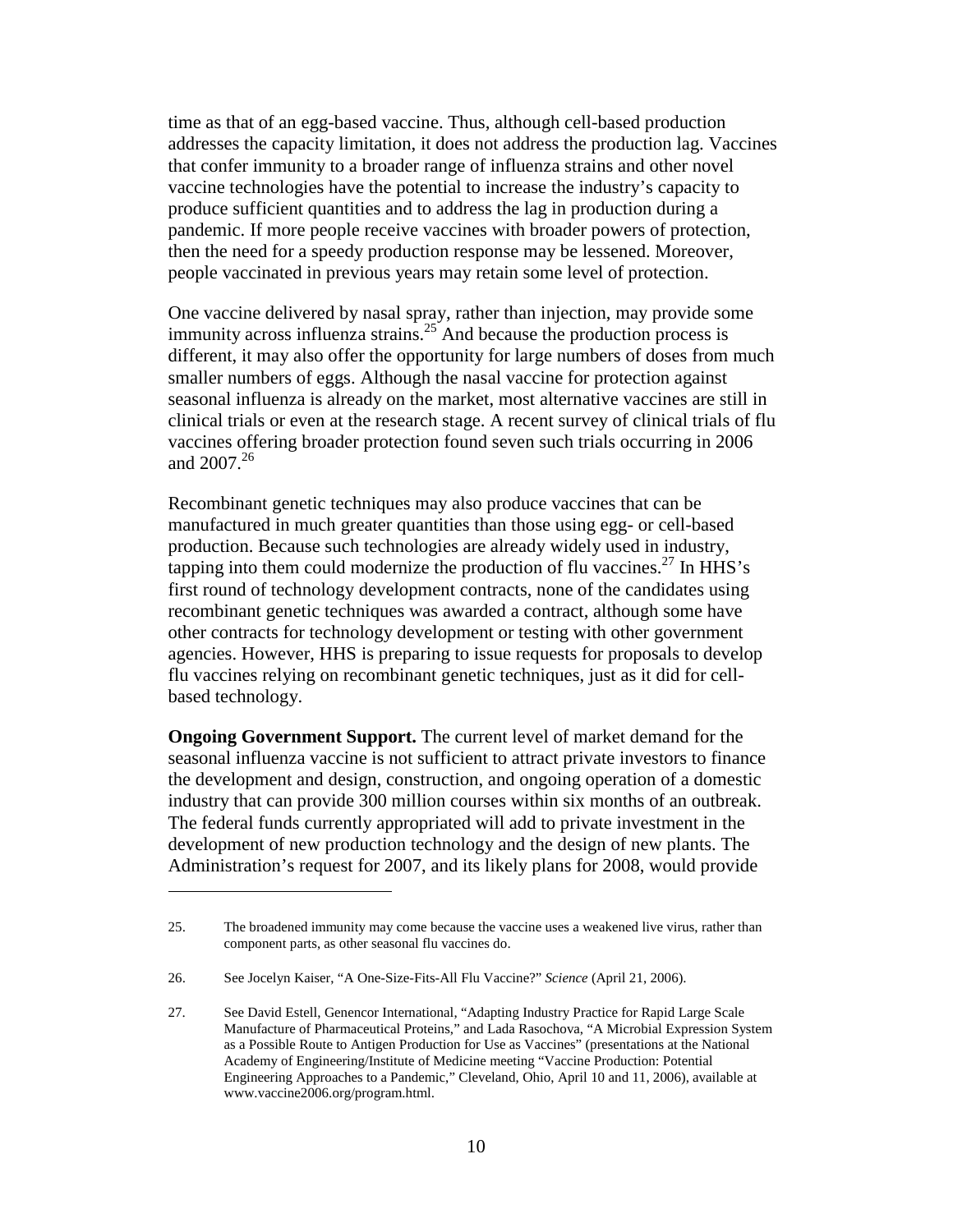public funds to complement private financing of new construction and renovation of existing plants. But even when the construction and renovation are completed sometime after 2010, maintaining the surge capability to meet the potential demands of an influenza pandemic and continuing to develop new production technologies and vaccines may require public support. Success in increasing the egg-based and cell-based production of currently available vaccines will probably diminish the incentive for the private sector to invest in more-advanced processes and products, so a possible policy option could be additional government support for those technologies.

Currently, the federal government creates demand for seasonal influenza vaccines by recommending vaccination for certain groups—the elderly, for example—and by providing funds for many people receiving vaccinations each year—largely, Medicare and Medicaid recipients. One approach to building and maintaining the capability to produce large amounts of a pandemic vaccine is to encourage demand for the seasonal vaccines. In February 2006, the Centers for Disease Control's Advisory Committee on Immunization Practices added children ages 24 months to 59 months and their healthy household contacts to the list of people encouraged to get a flu shot.<sup>28</sup> Some observers have called for a universal recommendation for everyone to receive a seasonal flu shot. The movement toward such a recommendation and concerns about the seasonal flu that have been created by the threat of a pandemic virus have led to predictions that manufacturers will deliver 120 million doses of vaccine for the 2006-2007 season, which is well above last year's level of 85 million doses.<sup>29</sup> The Administration's implementation plan also calls for HHS to support the industry through purchasing and maintaining stockpiles of 20 million courses of vaccine against each circulating influenza virus with pandemic potential. In the future, support of two or three manufacturers with the capacity to produce, collectively, enough pandemic vaccine for the entire U.S. population could require even larger direct purchases than those now provided for by Medicare and Medicaid and the currently planned stockpiles, depending on the global market for influenza vaccine.

**Dose-Sparing Efforts.** To address the immediate production capacity limitation, researchers are looking for ways to make the current vaccine more effective at lower doses, stretching the available supply to serve more people and thus increasing the value of stockpiling. Adding an adjuvant to the pandemic vaccine is one dose-sparing technology currently under investigation.<sup>30</sup> However, clinical

<sup>28. &</sup>quot;Flu Vaccine Production Soars, Setting up Debate on Universal Recommendation," *Pink Sheet* (April 24, 2006), p. 18.

<sup>29.</sup> Ibid.

<sup>30.</sup> Adjuvants are substances used to enhance the ability of antigens to stimulate the immune system. Adjuvants may also provide cross-protection; that is, they may enhance the ability of a vaccine to offer protection against influenza viruses of a different strain than that used to make the vaccine.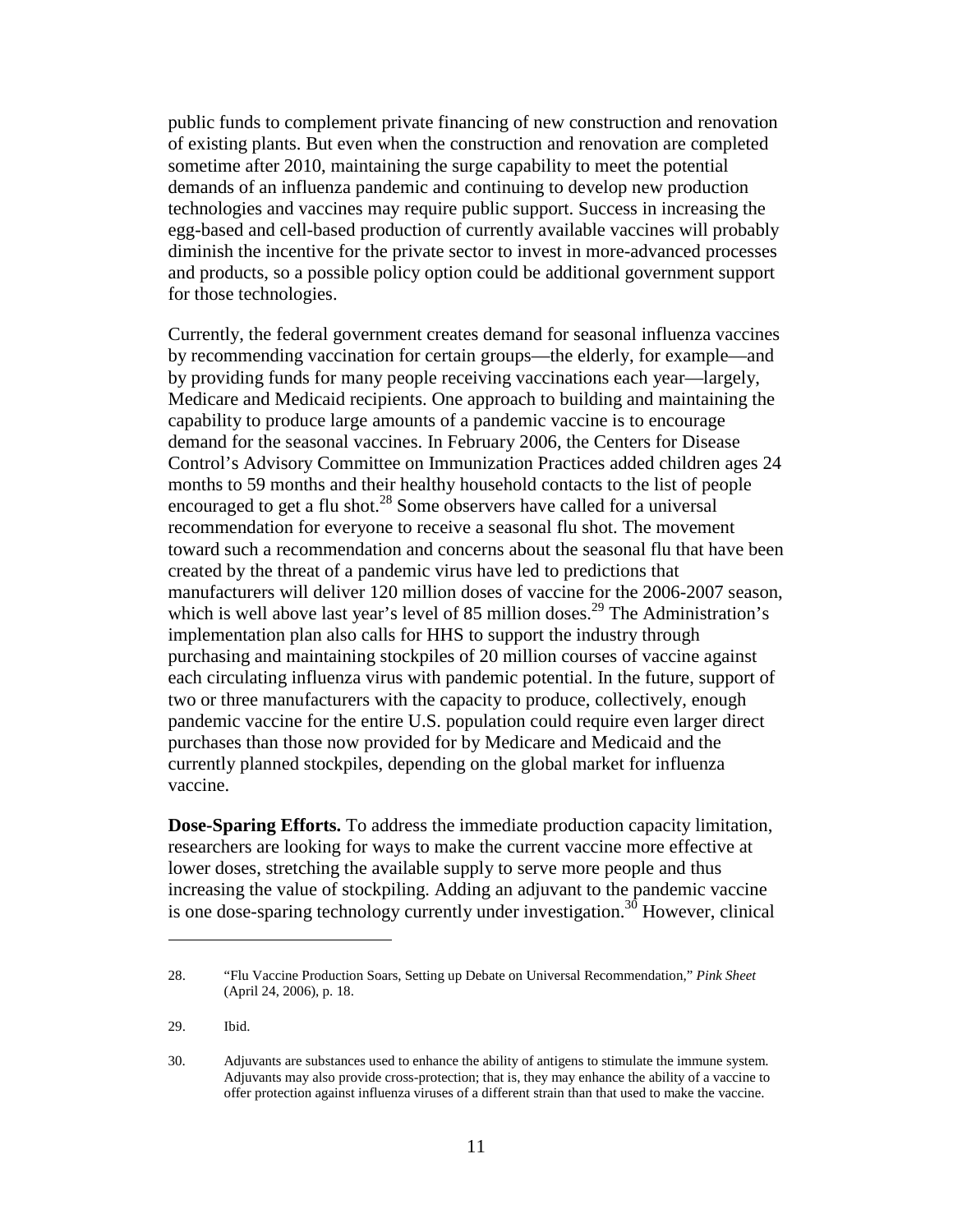trials of adjuvanted vaccines against avian influenza have generally shown mixed results. Most recently, Sanofi Pasteur completed a clinical trial of a prepandemic H5N1 vaccine using adjuvants.<sup>31</sup> In the trial, an adjuvant was able to reduce the amount of vaccine by two-thirds and still achieve requisite levels of immune response. The formulation of stockpiled vaccine and the production capacity necessary to provide vaccine for the entire population will depend in part upon how successful adjuvants are in reducing the amount of vaccine required to provide immunity.

To assess the safety of adjuvants and other dose-sparing techniques and their ability to improve the immune response, HHS and the National Institutes of Health are supporting several manufacturers to produce dose-sparing vaccines for clinical testing. Results are expected to be available by the end of the year. HHS also plans to spend \$150 million from 2006 funds on contracts to support advanced-stage development of dose-sparing strategies.

**Liability Protection.** Legislation enacted in December 2005 provides broad liability protection for manufacturers and others with regard to products to combat pandemic influenza and extends those protections to other medical countermeasures.<sup>32</sup> That legislation, the Public Readiness and Emergency Preparedness (PREP) Act, prohibits suits under federal and state law against manufacturers and health care workers for injuries caused by certain medical products used to counter pandemic influenza, other epidemics, and diseases caused by acts of terrorism. The liability protections apply only to products used during a period that the Secretary of Health and Human Services declares a public health emergency. The law provides an exception to immunity if a manufacturer engaged in willful misconduct.

The PREP Act also authorizes the Secretary to develop a compensation program for individuals injured by those products that will be similar to a program for individuals injured by the smallpox vaccine. Funding compensation under that program depends upon future appropriations.

#### **Antiviral Drugs and Other Medicines to Treat the Sick**

HHS plans to spend \$731 million appropriated for 2006 on currently available antiviral drugs and research to develop new antiviral agents. The funds are allocated for both federal and state initiatives. Specifically, the federal government will spend \$361 million to purchase approximately 20 million doses of Tamiflu and Relenza for the Strategic National Stockpile. Those doses are

<sup>31. &</sup>quot;Influenza: Prepandemic Flu Vaccine Candidate with Adjuvant Shows Good Immune Response in Trial," *Vaccine Weekly* (January 18, 2006), p. 59.

<sup>32.</sup> The Department of Defense, Emergency Supplemental Appropriations to Address Hurricanes in the Gulf of Mexico, and Pandemic Influenza Act, 2006 (Public Law 109-148), was enacted on December 30, 2005. The Public Readiness and Emergency Preparedness Act is included as division C of that legislation.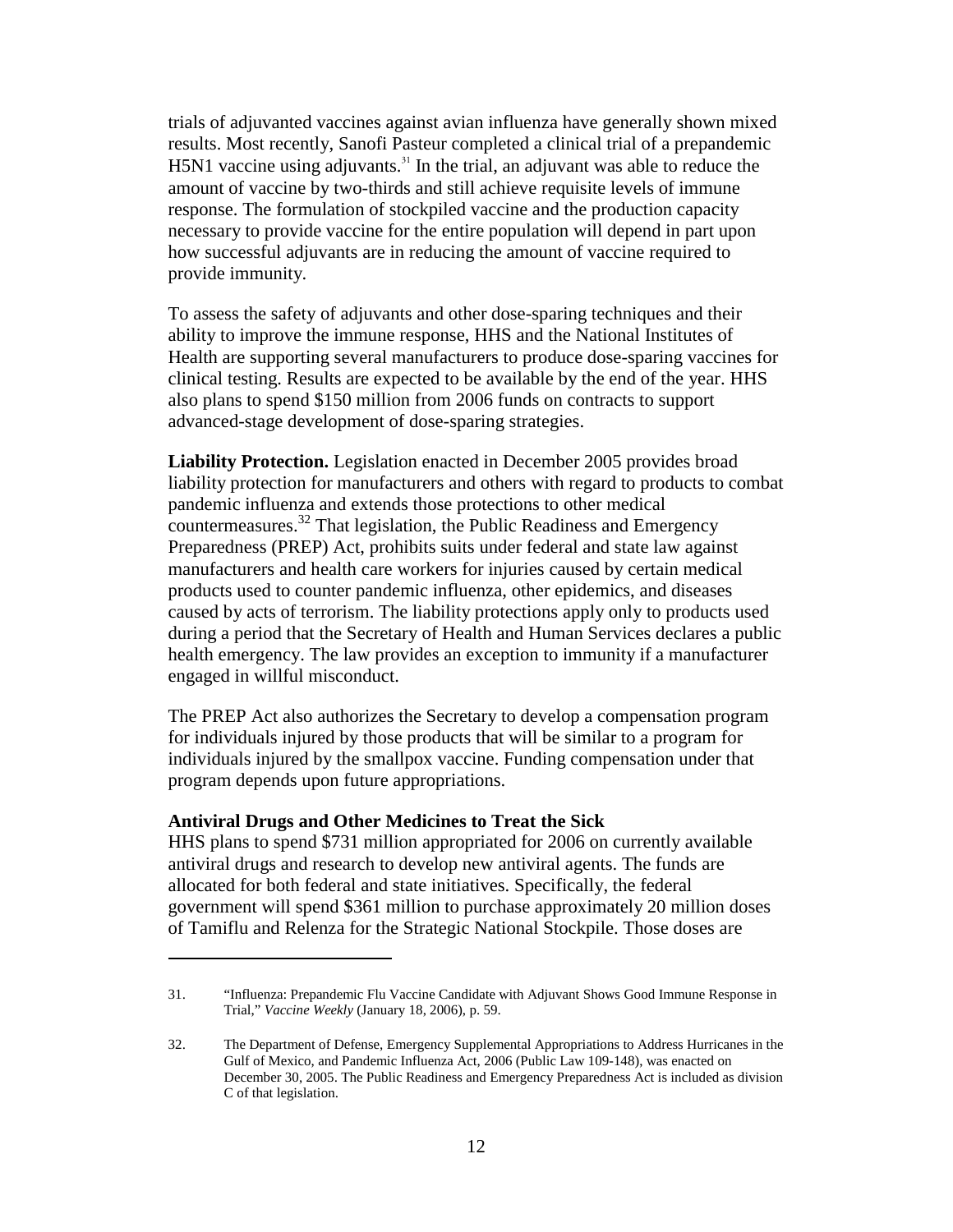expected to be delivered by the first quarter of 2007. States will be given \$170 million in matching funds to use toward the purchase of 31 million doses of antiviral drugs for their stockpiles. And finally, HHS plans to spend \$200 million on the development of additional antiviral drugs aimed at combating the effects of pandemic and seasonal influenza.

**Stockpiles.** To date, the Strategic National Stockpile includes about 5.1 million courses of Tamiflu and 84,000 courses of Relenza.<sup>33</sup> HHS has ordered another 16.2 million courses of Tamiflu and 3.9 million courses of Relenza, which will raise the total national stockpile to about 25 million courses of those drugs by the first quarter of 2007, if deliveries are made on time.<sup>34</sup> HHS intends to purchase an additional 24 million courses of Tamiflu and Relenza with funds requested for 2007 and 2008.<sup>35</sup> As noted above, HHS has also allocated \$170 million of 2006 funds to cover 25 percent of the cost of states' purchases of an additional 31 million courses. State governors have been asked to notify HHS if they plan to purchase their allocated antivirals by July 1, 2006.<sup>36</sup> Ultimately, the department's goal is to have 81 million courses of antiviral drugs in the Strategic National Stockpile (50 million from federal spending and 31 million from a combination of federal and state funds) by the end of  $2008.^{37}$ 

**Effectiveness.** When effective, an antiviral drug reduces the severity, duration, and likelihood of death associated with a viral infection. But there are not solid data about how effective currently available antiviral drugs are against the H5N1 virus. It is commonly believed that viral resistance to the older and less expensive class of antiviral drugs called adamantanes would limit their usefulness during a pandemic.<sup>38</sup> (The Strategic National Stockpile includes 5 million courses of

36. See Department of Health and Human Services, "Antivirals—State Allocations," available at www.pandemicflu.gov/state/antivirals.html.

<sup>33.</sup> For Tamiflu, a course of treatment consists of 10 capsules; for Relenza, 20 inhalations of 5 milligrams each. See Department of Health and Human Services, *Pandemic Influenza Plan* (November 2005), Supplement 7, "Antiviral Drug Distribution and Use," and Appendix F, "Current HHS Activities," available at www.hhs.gov/pandemicflu/plan; and "Investing in Bird Pandemic Flu," *Baltimore Sun*, April 30, 2006.

<sup>34.</sup> See Department of Health and Human Services, "HHS Buys Additional Antiviral Medication as Preparations for Potential Influenza Pandemic Continue (press release, March 1, 2006), available at www.hhs.gov/news/press/2006pres/20060301.html, and "HHS Buys More Antiviral Medication for the Strategic National Stockpile" (press release, March 22, 2006), available at www.hhs.gov/news/ press/2006pres/20060322.html; and e-mail correspondence with the Centers for Disease Control, May 16, 2006.

<sup>35.</sup> Statement of John O. Agwunobi, Assistant Secretary of Health, Department of Health and Human Services, *Working Through an Outbreak: Pandemic Flu Planning and Continuity of Operations*, before the House Committee on Government Reform (May 11, 2006).

<sup>37.</sup> See Department of Health and Human Services, *Pandemic Planning Update*.

<sup>38.</sup> See Department of Health and Human Services, *Pandemic Influenza Plan,* Appendix D. However, a study expected to appear in a coming issue of the *Journal of Infectious Diseases* suggests the possibility that adamantanes can be used selectively alongside Tamiflu to treat people infected with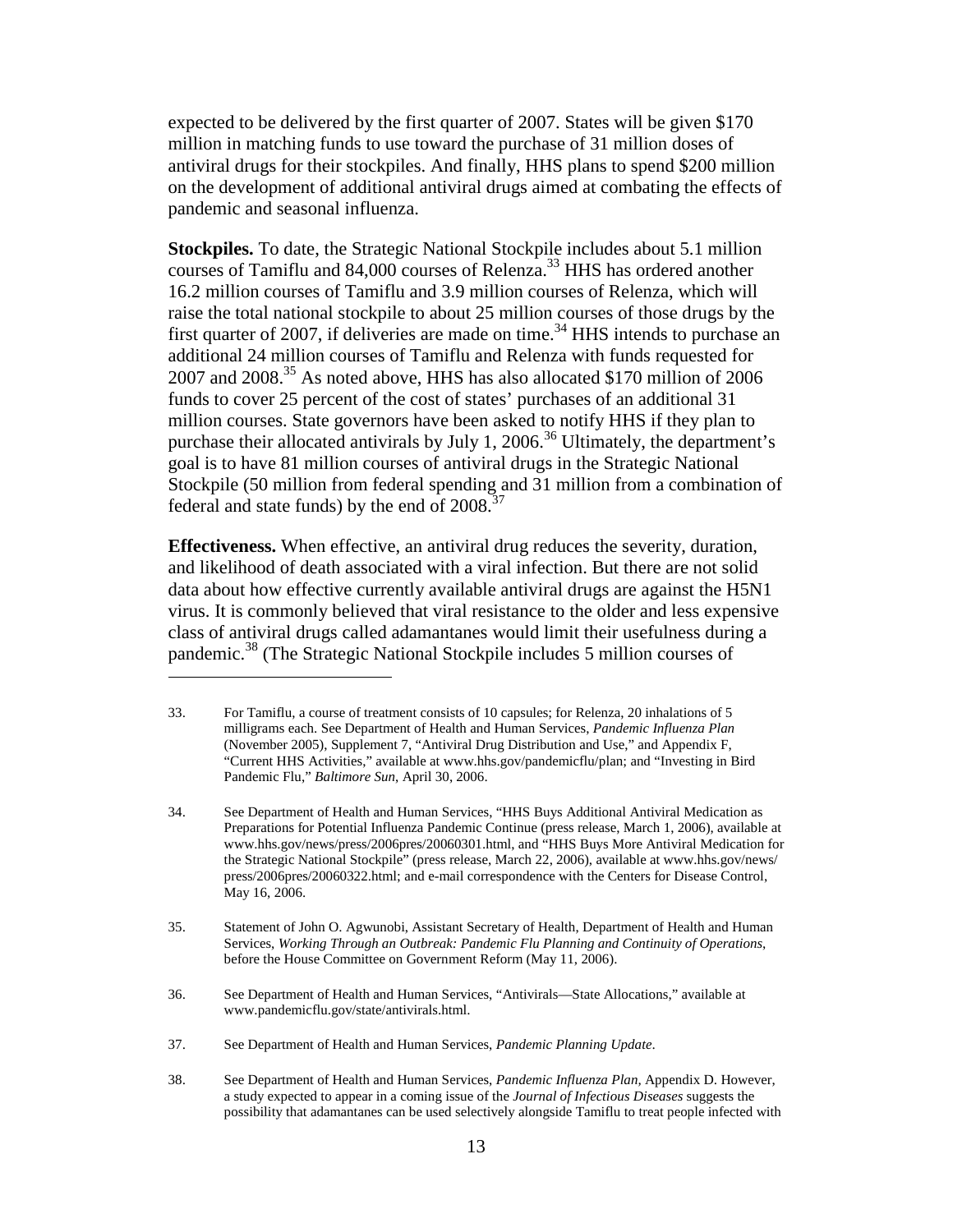rimantadine, which is a drug of that type.) Accordingly, HHS has focused its recent antiviral stockpiling efforts on purchasing Tamiflu and Relenza even though recent reports have surfaced that some strains of the H5N1 virus are becoming resistant to Tamiflu.<sup>39</sup> In response, HHS has changed its stockpiling strategy to decrease the target share of Tamiflu held in reserve from 90 percent to 80 percent and increase the share of Relenza from 10 percent to 20 percent.

**Production of Existing Antiviral Drugs.** In 2003, the production capacity for Tamiflu was 6 million courses. Roche, the patent holder and manufacturer of the drug, said it will be capable of producing 400 million courses in 2007—the result of contracts that it has recently signed with more than 15 companies, each of which will help carry out a step in the production process.<sup>40</sup> The firm has also granted sublicenses to Shanghai Pharmaceutical Group and HEC group, both in China, and to Hetero Drugs in India to produce generic versions of Tamiflu for use in China, India, and other developing countries. In addition, other companies are producing generic versions of Tamiflu without sublicenses from Roche in India, Taiwan, Bangladesh, and Algeria.<sup>41</sup> In the United States, Roche is currently producing 80 million courses of Tamiflu per year in six facilities.<sup>42</sup>

In response to the growing demand, GlaxoSmithKline has also increased production of Relenza from less than 1 million courses in 2005 to 15 million courses in 2006.<sup>43</sup> Currently, Relenza is not produced in the United States; however, the company says that it will begin production in North Carolina in  $2007^{44}$ 

**New Antiviral Drugs.** HHS plans to spend \$200 million of its 2006 funds on the development of additional antiviral drugs and has recently issued a presolicitation notice describing its intent to award one or more contracts to support the advanced-stage development of new antiviral compounds for the treatment and

some strains of the H5N1 virus. See Nicholas Zamiska, "Bird Flu Options Expand," *Wall Street Journal Online*, May 11, 2006.

- 39. Anne Moscona, "Oseltamivir Resistance—Disabling Our Defenses," *New England Journal of Medicine*, vol. 353, no. 25 (2006), pp. 2663-2636.
- 40. Roche, "Tamiflu in Brief" (fact sheet, April 10, 2006), pp. 4-5, available at www.roche.com/ med\_mbtamiflu05e.pdf.
- 41. Martin Enserink, "Oseltamivir Becomes Plentiful—But Still Not Cheap," *Science* (April 21, 2006).
- 42. Phone conversation with Evan Morris, Executive Director, Roche AAG, Washington, D.C., May 19, 2006.
- 43. GlaxoSmithKline, "Flu Information Resource" (press release, April 27, 2006), available at http://us.gsk.com/news/flu\_overview.htm.
- 44. E-mail correspondence with GlaxoSmithKline, May 21, 2006.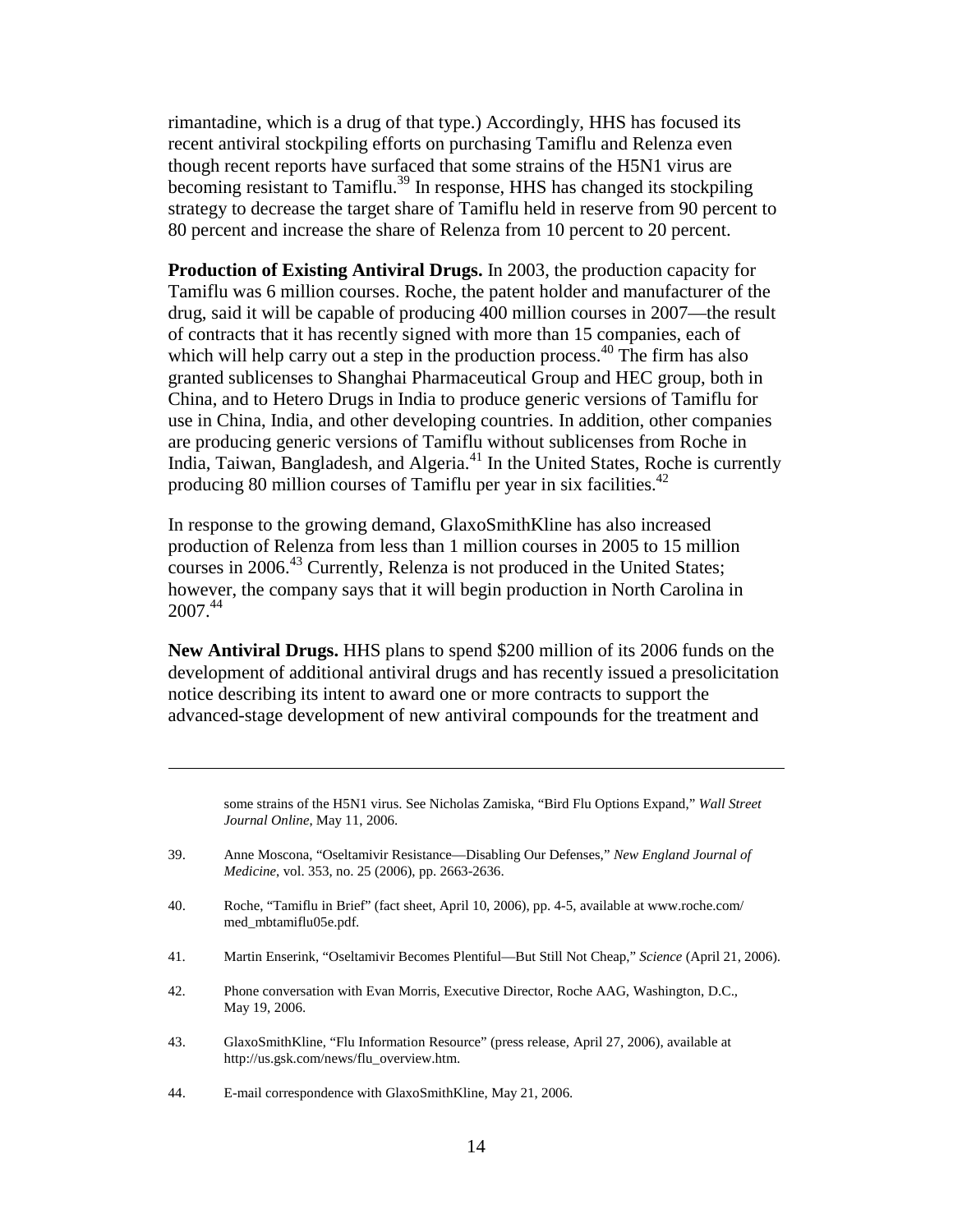prevention of pandemic and seasonal influenza.<sup>45</sup> HHS anticipates awarding the contract(s) in the fall of 2006, with a period of performance of up to five years.

**Other Medicines to Treat the Sick.** Public health officials are looking to other existing medicines that might be effective in treating people who are sick with the flu. Recent studies suggest that an exaggerated immune response (referred to as a "cytokine storm") to the influenza virus infection may have been the cause of the high lethality seen in the 1918 pandemic. Some scientists have suggested testing the use of statins (cholesterol-lowering drugs) for treating the cytokine storm.<sup>46</sup> Statins are more widely available and cheaper than the newer antiviral agents and vaccines which would make them particularly useful during a pandemic if they were found to reduce flu symptoms from the H5N1 virus.

#### **State and Local Governments' and Public Health Systems' Readiness**

The preparedness of state and local governments and public health systems will be important in minimizing the human and economic cost of a pandemic outbreak even if the goal of providing vaccine for the entire U.S. population within six months is met by 2011. In the interim, when only a small percentage of the population could be vaccinated, controlling the spread of the disease and treating sick people would be essential before the combination of vaccination and survivors' immunity could limit its damage.

In December 2005, HHS held a planning summit on pandemic influenza with state and local leaders from across the United States. During that summit, HHS announced its plan to hold individual planning summits in every state.<sup> $47$ </sup> To date, summits have been held in over 45 states.<sup>48</sup> Through those meetings, HHS has emphasized that although the federal government will provide support during a pandemic, the ultimate responsibility for pandemic preparedness lies with the states. To help states with their preparations, HHS released a checklist.<sup>49</sup>

<sup>45.</sup> See Department of Health and Human Services, "Advanced Development of New Antiviral Agents for Influenza" (presolicitation notice, May 15, 2006), available at www.fbo.gov/spg/HHS/OOS/ OASPHEP/DHHS-ORDC-VB-06-01/SynopsisP.html.

<sup>46.</sup> Institute of Medicine, *The Threat of Pandemic Influenza Are We Ready?* Workshop Summary (Washington D.C.: The National Academies Press, 2005), pp. 194-196.

<sup>47.</sup> See Department of Health and Human Services, "Federal Government Begins Pandemic Planning with States" (press release, December 5, 2005), available at www.hhs.gov/news/press/2005pres/ 20051205.html.

<sup>48.</sup> See Department of Health and Human Services, "State Pandemic Planning Summits," available at www.pandemicflu.gov/plan/summits.html.

<sup>49.</sup> See Department of Health and Human Services, "State and Local Pandemic Influenza Planning Checklist," (December 2, 2005), available at www.pandemicflu.gov/plan/statelocalchecklist.html.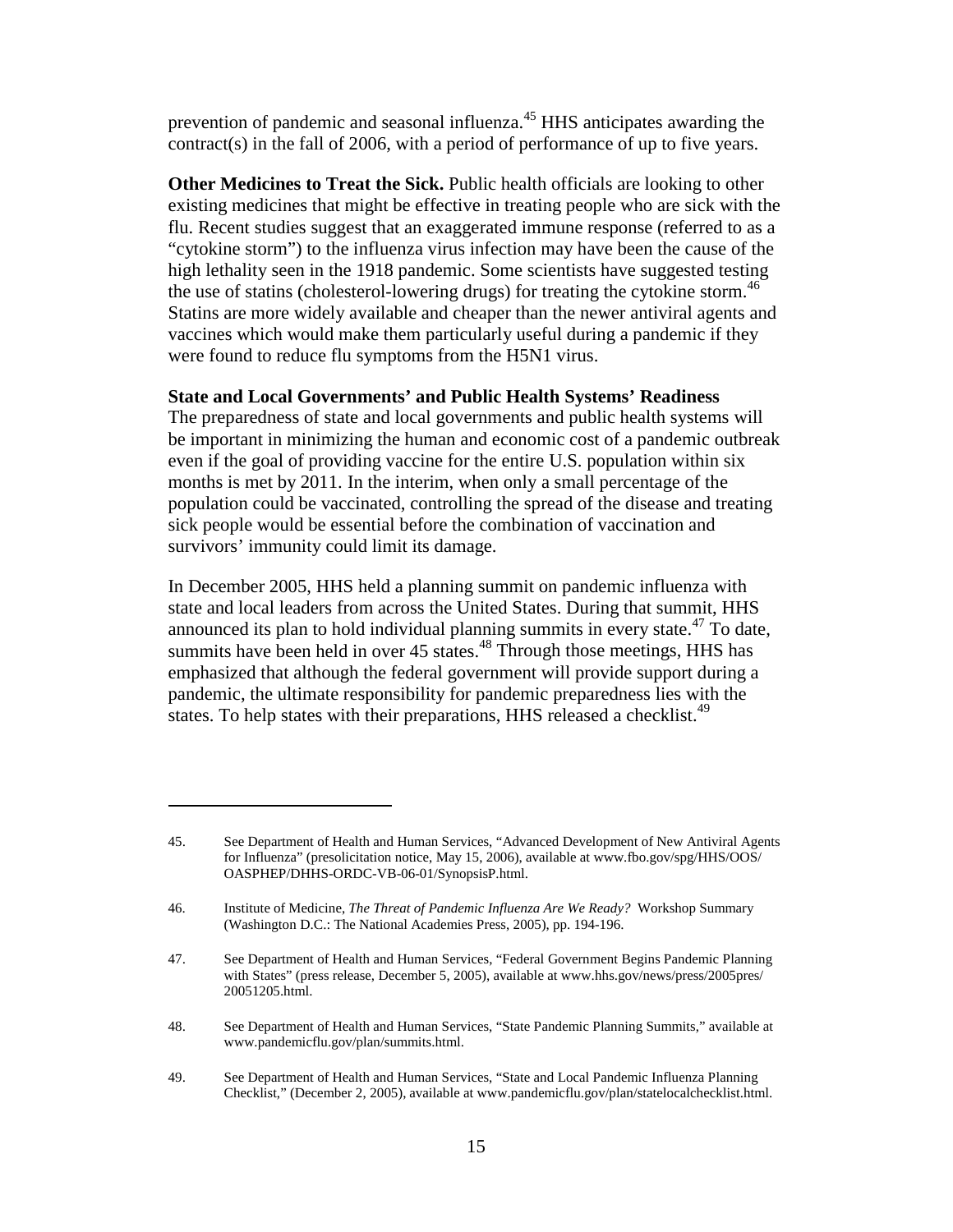Additionally, all 50 states have submitted plans to the Centers for Disease Control, which are to be updated as states' preparations advance.<sup>50</sup>

The Administration's implementation plan delegates more than 300 critical actions to various federal agencies. Yet the critical tasks still focus primarily on assisting states to prepare for a pandemic. In the event of a pandemic, states would rely in part on HHS for public health and medical response, the Department of Homeland Security for domestic incident management and federal coordination, and several other agencies for various types of support.<sup>51</sup>

Of the \$3.3 billion appropriated to HHS in 2006 for preparedness, \$100 million has been allocated to states and U.S. territories, with another \$250 million to be disbursed as states meet specific preparedness milestones.<sup>52</sup> That money is in addition to more than \$6 billion that has been invested since 2002 in state and local health and medical preparedness for events involving mass casualties such as a natural disaster or act of bioterrorism.<sup>53</sup> However, such events are more likely to be geographically concentrated than is pandemic influenza, which could affect almost all communities in the United States. The extent to which money disbursed for mass casualty events would also help prepare for pandemic influenza is not known.

#### **The Health Care System**

Were an influenza pandemic to occur, local health care systems would not have a sufficient number of beds or enough staff or supplies to meet the demand (and observe routine standards of care). In the event of even a mild pandemic, local health care systems would need to rapidly expand operations and deploy infection-control measures and treatments. Public health officials have expressed concern that the system's capacity would be inadequate.<sup>54</sup> FluSurge, a simulation tool developed by the Centers for Disease Control, has produced estimates that a severe pandemic in an urban area would increase the overall demand for hospital

<sup>50.</sup> See Department of Health and Human Services, "State Pandemic Plans," available at www.pandemicflu.gov/plan/stateplans.html.

<sup>51.</sup> See the statements of John O. Agwunobi (cited earlier) and Jeffrey W. Runge, Acting Under Secretary for Science and Technology and Chief Medical Officer, Department of Homeland Security, *Working Through an Outbreak: Pandemic Flu Planning and Continuity of Operations*, before the House Committee on Government Reform (May 11, 2006).

<sup>52.</sup> See Department of Health and Human Services, "HHS Announces \$100 Million to Accelerate State and Local Pandemic Influenza Preparedness Efforts" (press release, January 12, 2006), available at www.hhs.gov/news/press/2006pres/20060112.html.

<sup>53.</sup> Homeland Security Council, *National Strategy*, p. 22.

<sup>54.</sup> See the statement of Marcia Crosse, Director, Health Care, Government Accountability Office, before the Subcommittee on Health, House Committee on Energy and Commerce, published as Government Accountability Office, *Influenza Pandemic: Challenges Remain in Preparedness*, GAO-05-760T (May 26, 2005).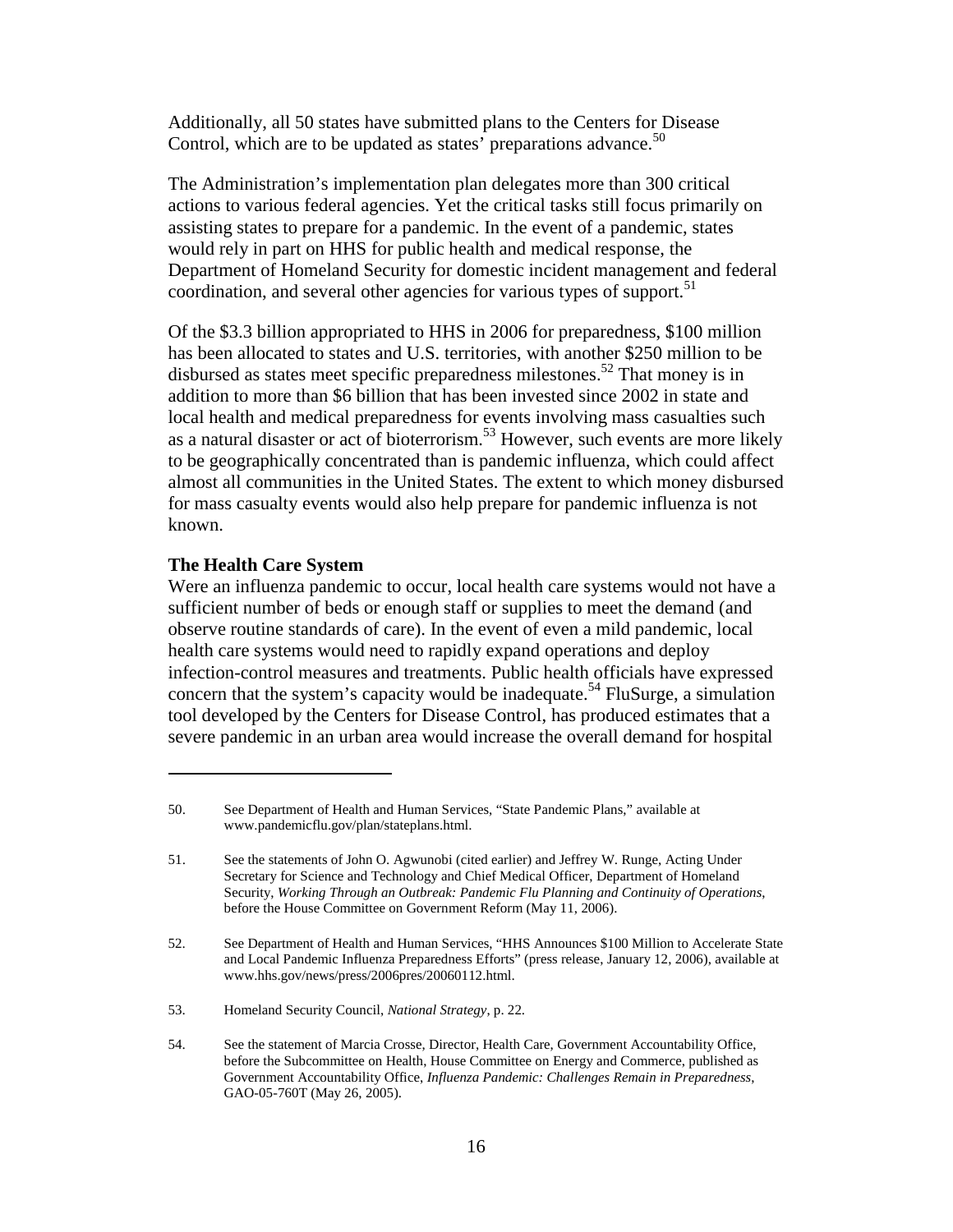beds and staff three times beyond the current capacity and the demand for intensive care beds seven times beyond the current capacity.<sup>55</sup>

Along with the surge in hospitalized people would come a need for supplies and medical equipment. Hospitals would need more protective equipment such as surgical masks, gloves, and gowns, and they would need to have the capacity for increased decontamination and waste management. As occurred during the SARS outbreak in Canada, hospitals would especially need N95 particulate respirators to protect medical staff against infection.<sup>56</sup> Widely adopted just-in-time practices for supplies may help to control costs in normal circumstances but leave too small an inventory margin to accommodate the increased demand for supplies that would accompany an influenza pandemic.

Certain essential equipment would also be needed. Ventilators would be of particular importance because sick patients with inflamed and fluid-filled lungs would need assistance with breathing. CBO's December assessment noted that the United States has approximately 100,000 ventilators, with three-quarters of them in use on any given day.<sup>57</sup> According to HHS, a severe influenza pandemic like the one in 1918 would require  $750,000$  ventilators to treat victims.<sup>58</sup>

Current appropriations for 2006 provide \$162 million to increase the supplies that would be needed in a pandemic. Those purchases would be added to the Strategic National Stockpile. Among the supplies stockpiled are 1.2 million N95 respirator masks (with 103.7 million due to be delivered by September 2007), 5,000 hospital beds, and 4,000 ventilators (with an additional 486 expected by July 2006).

Even with those additions to the national stockpile, the available supplies would be less than what would be necessary to meet the demands of a severe pandemic. Closing the gap would be costly. According to the Center for Biosecurity, a severe pandemic would require about \$5 billion in hospital spending—which translates into a \$1 million investment for an average hospital for activities such as the development of plans and training and for personal protective equipment

<sup>55.</sup> See the statement of Tara O'Toole, Director, Center for Biosecurity, University of Pittsburgh Medical Center, *Protecting the Homeland: Fighting Pandemic Flu from the Front Lines*, before the Subcommittee on Emergency Preparedness, Science, and Technology, House Committee on Homeland Security (February 8, 2006).

<sup>56.</sup> Ibid.

<sup>57.</sup> See Congressional Budget Office, *A Potential Influenza Pandemic*, p. 29.

<sup>58.</sup> See Department of Health and Human Services, "Pandemic Planning Assumptions," available at www.pandemicflu.gov/plan/pandplan.html.